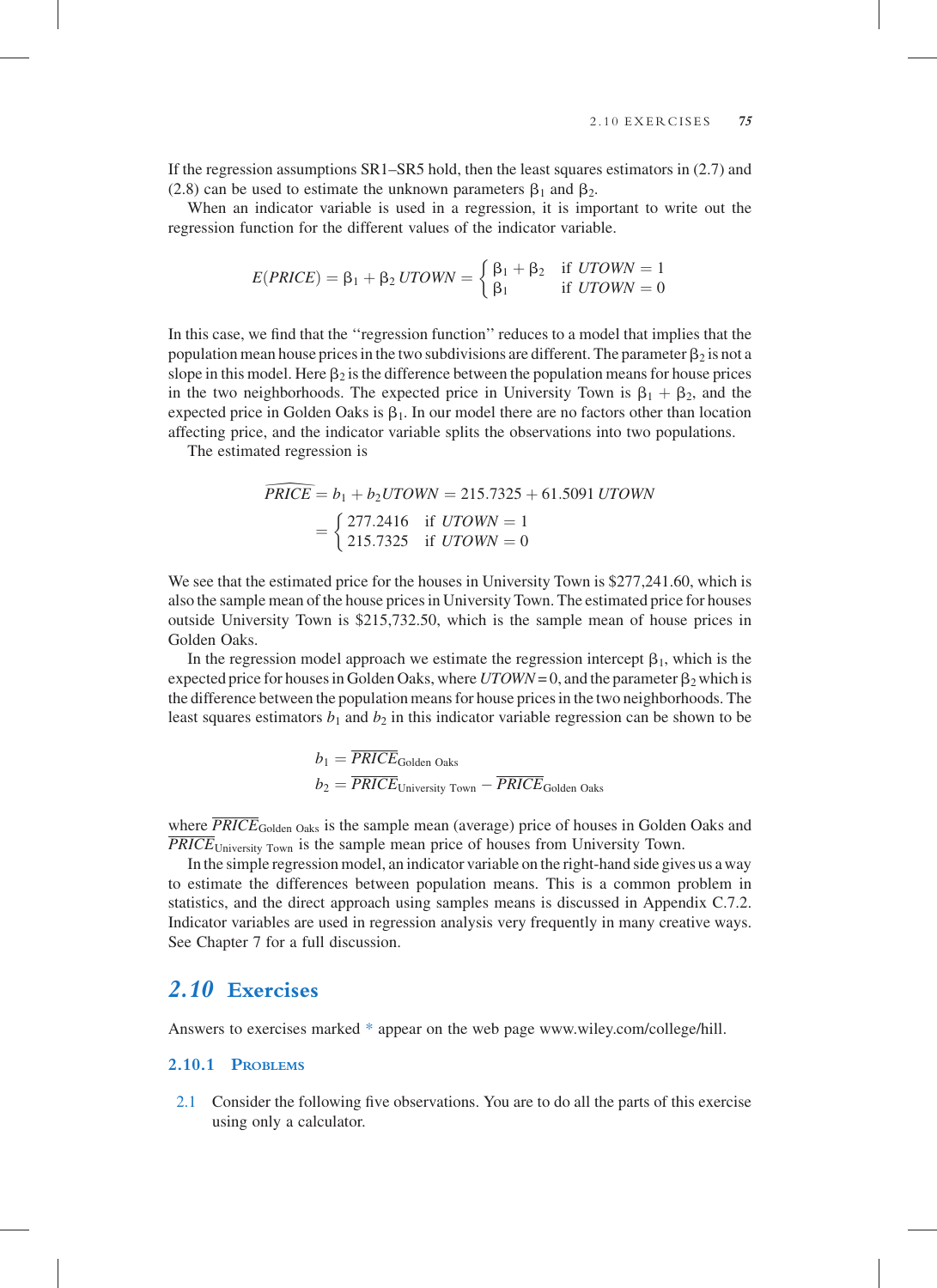| $\mathcal{X}$ | v              | $x - \overline{x}$ | $(x-\overline{x})^2$ | $y - \overline{y}$ | $(x-\overline{x})(y-\overline{y})$                                                                                                            |
|---------------|----------------|--------------------|----------------------|--------------------|-----------------------------------------------------------------------------------------------------------------------------------------------|
|               |                |                    |                      |                    |                                                                                                                                               |
|               | ∍              |                    |                      |                    |                                                                                                                                               |
|               | $\mathbf{3}$   |                    |                      |                    |                                                                                                                                               |
| $\mathbf{c}$  |                |                    |                      |                    |                                                                                                                                               |
|               |                |                    |                      |                    |                                                                                                                                               |
| $\sum x_i =$  | $\Sigma y_i =$ |                    |                      |                    | $\sum (x_i - \overline{x}) =$ $\sum (x_i - \overline{x})^2 =$ $\sum (y_i - \overline{y}) =$ $\sum (x_i - \overline{x})(y_i - \overline{y}) =$ |
|               |                |                    |                      |                    |                                                                                                                                               |

- (a) Complete the entries in the table. Put the sums in the last row. What are the sample means  $\bar{x}$  and  $\bar{y}$ ?
- (b) Calculate  $b_1$  and  $b_2$  using (2.7) and (2.8) and state their interpretation.
- (c) Compute  $\sum_{i=1}^{5} x_i^2$ ,  $\sum_{i=1}^{5} x_i y_i$ . Using these numerical values, show that

$$
\sum (x_i - \overline{x})^2 = \sum x_i^2 - N\overline{x}^2 \quad \text{and} \quad \sum (x_i - \overline{x})(y_i - \overline{y}) = \sum x_i y_i - N\overline{xy}
$$

(d) Use the least squares estimates from part (b) to compute the fitted values of  $y$ , and complete the remainder of the table below. Put the sums in the last row.

| $x_i$        | $y_i$        | $\hat{y}_i$        | $\hat{e}_i$        | $\hat{e}_i^2$        | $x_i \hat{e}_i$        |
|--------------|--------------|--------------------|--------------------|----------------------|------------------------|
| 0            |              |                    |                    |                      |                        |
|              |              |                    |                    |                      |                        |
|              |              |                    |                    |                      |                        |
| ◠            |              |                    |                    |                      |                        |
|              |              |                    |                    |                      |                        |
| $\sum x_i =$ | $\sum y_i =$ | $\sum \hat{y}_i =$ | $\sum \hat{e}_i =$ | $\sum \hat{e}_i^2 =$ | $\sum x_i \hat{e}_i =$ |
|              |              |                    |                    |                      |                        |

- (e) On graph paper, plot the data points and sketch the fitted regression line  $\hat{y}_i = b_1 + b_2x_i.$
- (f) On the sketch in part (e), locate the point of the means  $(\bar{x}, \bar{y})$ . Does your fitted line pass through that point? If not, go back to the drawing board, literally.
- (g) Show that for these numerical values  $\overline{y} = b_1 + b_2\overline{x}$ .
- (h) Show that for these numerical values  $\overline{\hat{y}} = \overline{y}$ , where  $\overline{\hat{y}} = \sum \hat{y}_i/N$ .
- (i) Compute  $\hat{\sigma}^2$ .
- 
- (j) Compute var( $b_2$ ).<br>A household has weekly income of \$2,000. The mean week<br>households with this income is  $E(y|x = $2,000) = \mu_{y|x = $2,000} =$ <br>ditures exhibit variance var( $y|x = $2,000) = \sigma_{y|x = $2,000}^2 = 100$ . 2.2 A household has weekly income of \$2,000. The mean weekly expenditure for households with this income is  $E(y|x = \$2,000) = \mu_{y|x = \$2,000} = \$200$ , and expen-
	- (a) Assuming that weekly food expenditures are normally distributed, find the probability that a household with this income spends between \$180 and \$215 on food in a week. Include a sketch with your solution.
	- (b) Find the probability that a household with this income spends more than \$250 on food in a week. Include a sketch with your solution.
	- (c) Find the probability in part (a) if the variance of weekly expenditures is  $var(y|x = $2,000) = \sigma_{y|x = $2,000}^2 = 81.$
	- (d) Find the probability in part (b) if the variance of weekly expenditures is  $\text{var}(y|x = \$2,000) = \sigma_{y|x = \$2,000}^2 = 81.$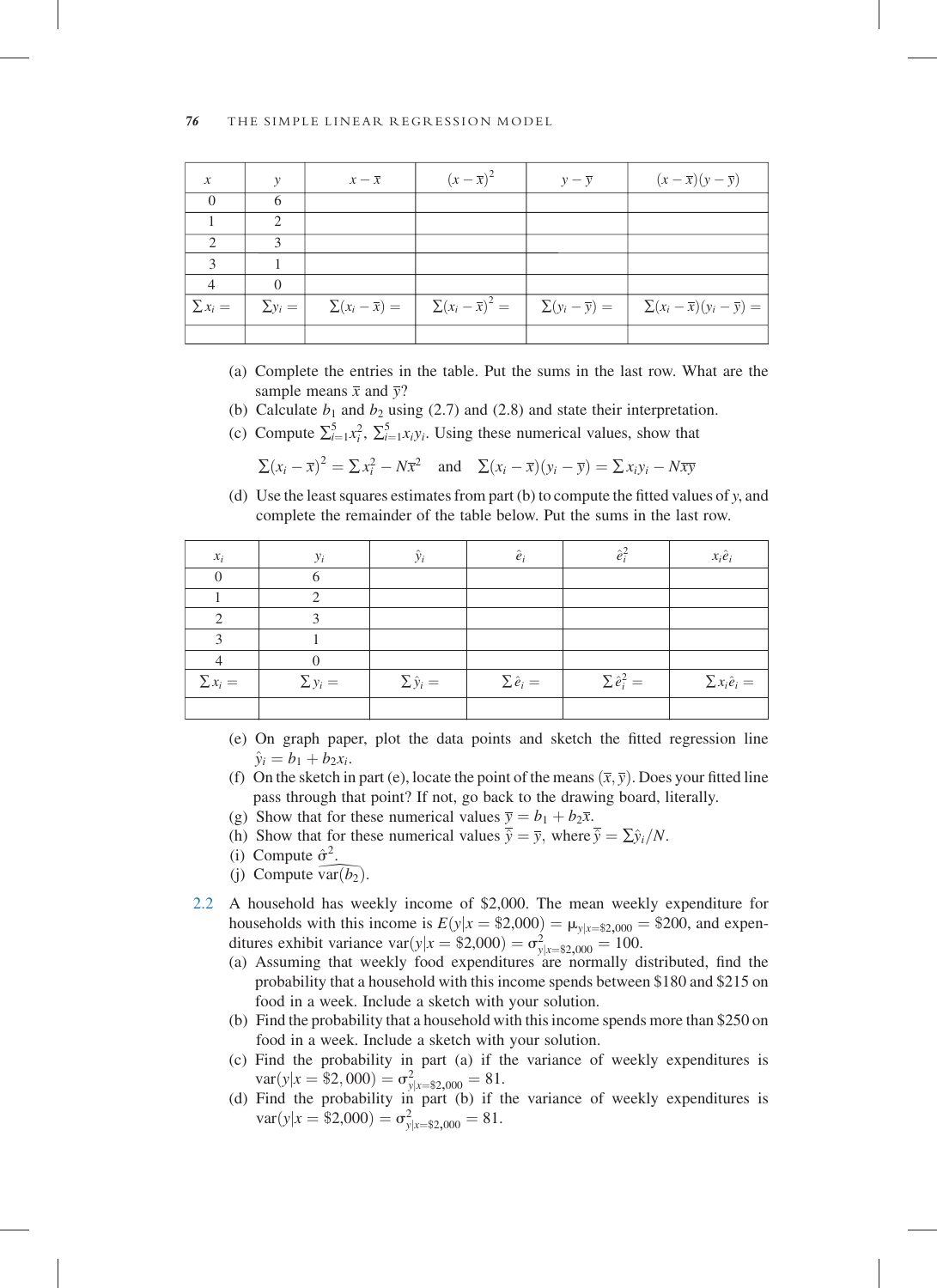2.3\* Graph the following observations of x and y on graph paper.



- (a) Using a ruler, draw a line that fits through the data. Measure the slope and intercept of the line you have drawn.
- (b) Use formulas (2.7) and (2.8) to compute, using only a hand calculator, the least squares estimates of the slope and the intercept. Plot this line on your graph.
- (c) Obtain the sample means of  $\overline{y} = \sum y_i/N$  and  $\overline{x} = \sum x_i/N$ . Obtain the predicted value of y for  $x = \overline{x}$  and plot it on your graph. What do you observe about this predicted value?
- (d) Using the least squares estimates from (b), compute the least squares residuals  $\hat{e}_i$ . Find their sum.
- (e) Calculate  $\sum x_i \hat{e}_i$ .
- 2.4 We have defined the simple linear regression model to be  $y = \beta_1 + \beta_2x + e$ . Suppose however that we knew, for a fact, that  $\beta_1 = 0$ .
	- (a) What does the linear regression model look like, algebraically, if  $\beta_1 = 0$ ?
	- (b) What does the linear regression model look like, graphically, if  $\beta_1 = 0$ ?
	- (c) If  $\beta_1 = 0$  the least squares "sum of squares" function becomes  $S(\beta_2) =$  $\sum_{i=1}^{N} (y_i - \beta_2 x_i)^2$ . Using the data,

x 123456 y 4 6 7 7 9 11

plot the value of the sum of squares function for enough values of  $\beta_2$  for you to locate the approximate minimum. What is the significance of the value of  $\beta_2$ that minimizes  $S(\beta_2)$ ? (*Hint*: Your computations will be simplified if you algebraically expand  $S(\beta_2) = \sum_{i=1}^{N} (y_i - \beta_2 x_i)^2$  by squaring the term in parentheses and carrying the summation operator through.)

- (d) Using calculus, show that the formula for the least squares estimate of  $\beta_2$  in this model is  $b_2 = \sum x_i y_i / \sum x_i^2$ . Use this result to compute  $b_2$  and compare this value to the value you obtained geometrically.
- (e) Using the estimate obtained with the formula in (d), plot the fitted (estimated) regression function. On the graph locate the point  $(\overline{x}, \overline{y})$ . What do you observe?
- (f) Using the estimates obtained with the formula in (d), obtain the least squares residuals,  $\hat{e}_i = y_i - b_2x_i$ . Find their sum.
- (g) Calculate  $\sum x_i \hat{e}_i$ .
- 2.5 A small business hires a consultant to predict the value of weekly sales oftheir product if their weekly advertising is increased to \$750 per week. The consultant takes a record of how much the firm spent on advertising per week and the corresponding weekly sales over the past six months. The consultant writes ''Over the past six months the average weekly expenditure on advertising has been \$500 and average weekly sales have been \$10,000. Based on the results of a simple linear regression, I predict sales will be \$12,000 if \$750 per week is spent on advertising.''
	- (a) What is the estimated simple regression used by the consultant to make this prediction?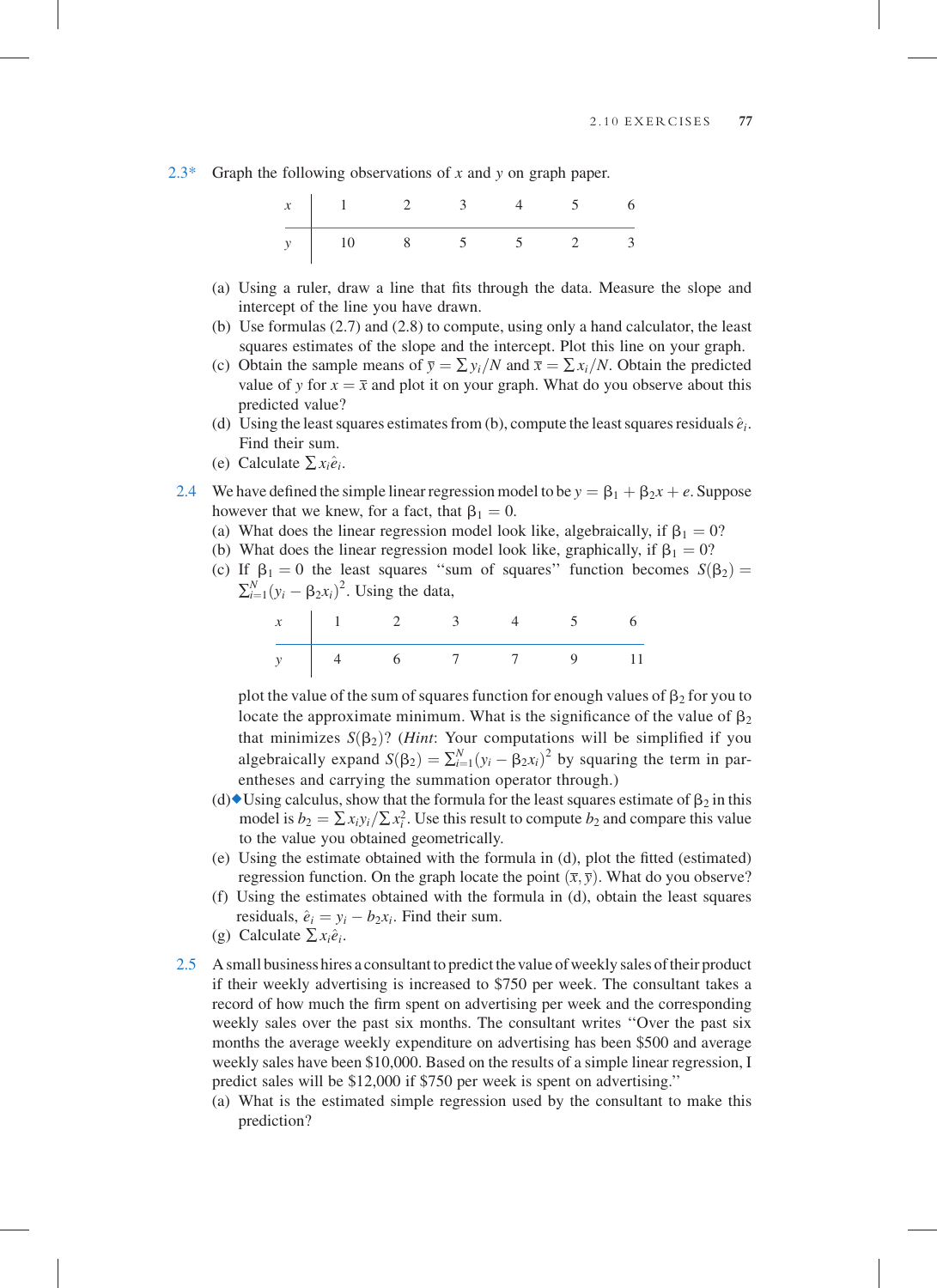- (b) Sketch a graph of the estimated regression line. Locate the average weekly values on the graph.
- 2.6\* A soda vendor at Louisiana State University football games observes that more sodas are sold the warmer the temperature at game time is. Based on 32 home games covering five years, the vendor estimates the relationship between soda sales and temperature to be  $\hat{y} = -240 + 8x$ , where y = the number of sodas she sells and  $x =$ temperature in degrees Fahrenheit,
	- (a) Interpret the estimated slope and intercept. Do the estimates make sense? Why, or why not?
	- (b) On a day when the temperature at game time is forecast to be  $80^\circ$ F, predict how many sodas the vendor will sell.
	- (c) Below what temperature are the predicted sales zero?
	- (d) Sketch a graph of the estimated regression line.
- 2.7 You have the results of a simple linear regression based on state-level data and the District of Columbia, a total of  $N = 51$  observations.
	- (a) The estimated error variance  $\hat{\sigma}^2 = 2.04672$ . What is the sum of the squared least squares residuals?
	- (b) The estimated variance of  $b_2$  is 0.00098. What is the standard error of  $b_2$ ? What is the value of  $\sum (x_i - \overline{x})^2$ ?
	- (c) Suppose the dependent variable  $y_i$  = the state's mean income (in thousands of dollars) of males who are 18 years of age or older and  $x_i$  the percentage of males 18 years or older who are high school graduates. If  $b_2 = 0.18$ , interpret this result.
	- (d) Suppose  $\bar{x} = 69.139$  and  $\bar{y} = 15.187$ , what is the estimate of the intercept parameter?
	- (e) Given the results in (b) and (d), what is  $\sum x_i^2$ ?
	- (f) For the state of Arkansas the value of  $y_i = 12.274$  and the value of  $x_i = 58.3$ . Compute the least squares residual for Arkansas. (Hint: Use the information in parts  $(c)$  and  $(d)$ .).
- 2.8♦ Professor E.Z. Stuff has decided that the least squares estimator is too much trouble. Noting that two points determine a line, Dr. Stuff chooses two points from a sample of size  $N$  and draws a line between them, calling the slope of this line the EZ estimator of  $\beta_2$  in the simple regression model. Algebraically, if the two points are  $(x_1, y_1)$ and  $(x_2, y_2)$ , the EZ estimation rule is

$$
b_{EZ} = \frac{y_2 - y_1}{x_2 - x_1}
$$

Assuming that all the assumptions of the simple regression model hold:

- (a) Show that  $b_{EZ}$  is a "linear" estimator.
- (b) Show that  $b_{EZ}$  is an unbiased estimator.
- (c) Find the variance of  $b_{EZ}$ .
- (d) Find the probability distribution of  $b_{EZ}$ .
- (e) Convince Professor Stuff that the EZ estimator is not as good as the least squares estimator. No proof is required here.

# 2.10.2 COMPUTER EXERCISES

2.9\* The owners of a motel discovered that a defective product was used in its construction. It took seven months to correct the defects, during which 14 rooms in the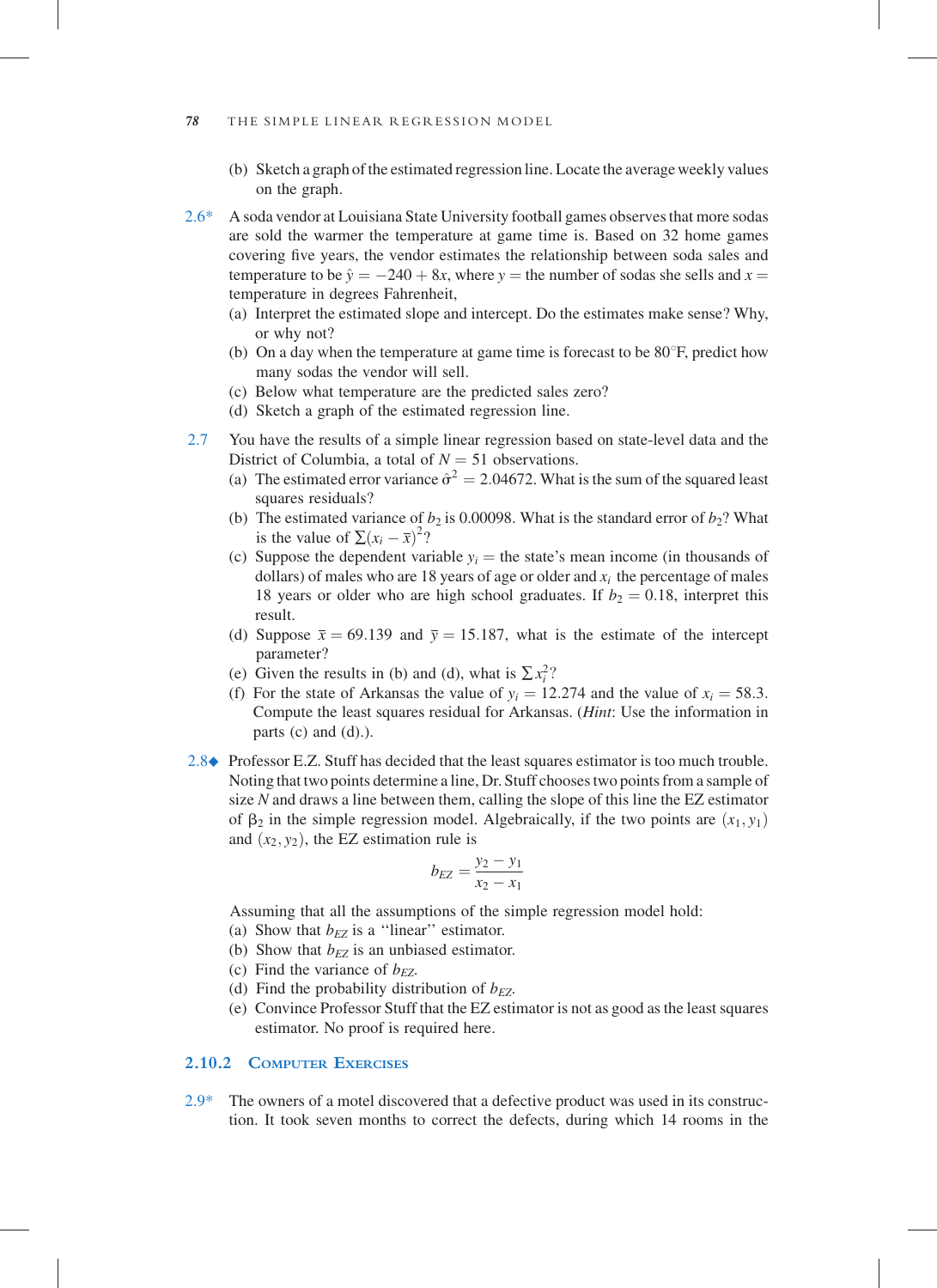100-unit motel were taken out of service for 1 month at a time. The motel lost profits due to these closures, and the question of how to compute the losses was addressed by Adams  $(2008)$ .<sup>7</sup> For this exercise use the data in *motel.dat.* 

- (a) The occupancy rate for the damaged motel is MOTEL\_PCT, and the competitor occupancy rate is COMP\_PCT. On the same graph, plot these variables against TIME. Which had the higher occupancy before the repair period? Which had the higher occupancy during the repair period?
- (b) Plot *MOTEL PCT* against *COMP PCT*. Does there seem to be a relationship between these two variables? Explain why such a relationship might exist.
- (c) Estimate a linear regression with  $y = MOTEL\_PCT$  and  $x = COMP\_PCT$ . Discuss the result.
- (d) Compute the least squares residuals from the regression results in (c). Plot these residuals against time. Does the model overpredict, underpredict, or accurately predict the motel's occupancy rate during the repair period?
- (e) Consider a linear regression with  $y = MOTEL\_PCT$  and  $x = RELPRICE$ , which is the ratio of the price per room charged by the motel in question relative to its competitors. What sign do you predict for the slope coefficient? Why? Does the sign of the estimated slope agree with your expectation?
- (f) Consider the linear regression with  $y = MOTEL$  PCT and  $x = REPAR$ , which is an indicator variable, taking the value 1 during the repair period and 0 otherwise. Discuss the interpretation of the least squares estimates. Does the motel appear to have suffered a loss of occupancy, and therefore profits, during the repair period?
- (g) Compute the average occupancy rate for the motel and competitors when the repairs were not being made (call these  $\overline{MOTEL}_0$  and  $\overline{COMP}_0$ ), and when they were being made  $(\overline{MOTEL}_1$  and  $\overline{COMP}_1$ ). During the nonrepair period, what was the difference between the average occupancies,  $\overline{MOTEL}_0 - \overline{COMP}_0$ ? Does this comparison seem to support the motel's claims of lost profits during the repair period?
- (h) Estimate a linear regression model with  $y = MOTEL\_PCT-COMP\_PCT$  and  $x =$ REPAIR. How do the results of this regression relate to the result in part (g)?
- 2.10 The capital asset pricing model (CAPM) is an important model in the field of finance. It explains variations in the rate of return on a security as a function of the rate of return on a portfolio consisting of all publicly traded stocks, which is called the market portfolio. Generally the rate of return on any investment is measured relative to its opportunity cost, which is the return on a risk free asset. The resulting difference is called the risk premium, since it is the reward or punishment for making a risky investment. The CAPM says that the risk premium on security j is proportional to the risk premium on the market portfolio. That is,

$$
r_j-r_f=\beta_j(r_m-r_f),
$$

where  $r_i$  and  $r_f$  are the returns to security j and the risk-free rate, respectively,  $r_m$  is the return on the market portfolio, and  $\beta_i$  is the *j*th security's "*beta*" value. A stock's beta is important to investors since it reveals the stock's volatility. It measures the sensitivity of security j's return to variation in the whole stock market. As such, values of beta less than 1 indicate that the stock is ''defensive'' since its variation is

<sup>7</sup> A. Frank Adams (2008) ''When a 'Simple' Analysis Won't Do: Applying Economic Principles in a Lost Profits Case,'' The Value Examiner, May/June 2008, 22–28. The authors thank Professor Adams for the use of his data.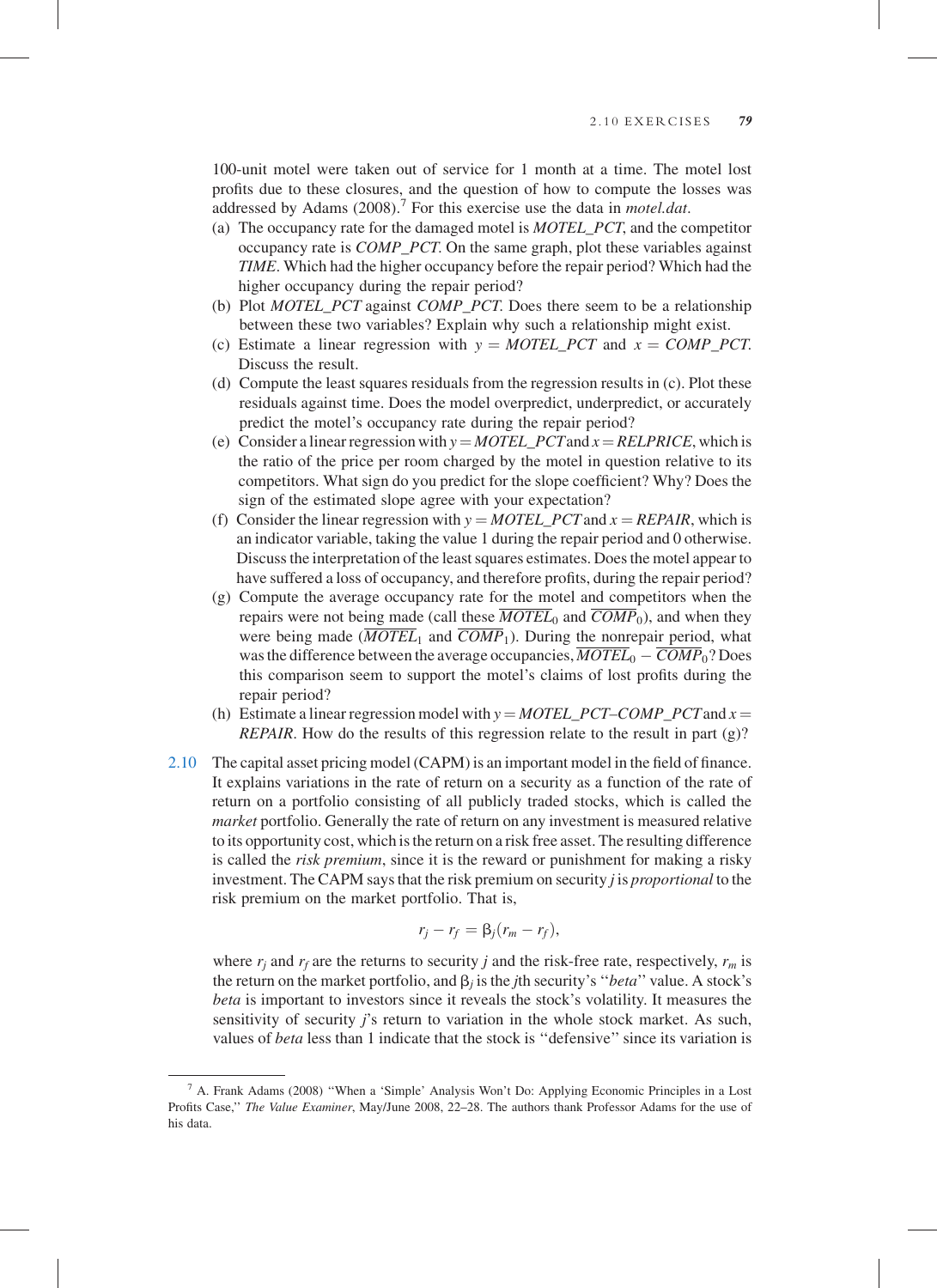less than the market's. A beta greater than 1 indicates an ''aggressive stock.'' Investors usually want an estimate of a stock's beta before purchasing it. The CAPM model shown above is the ''economic model'' in this case. The ''econometric model'' is obtained by including an intercept in the model (even though theory says it should be zero) and an error term,

$$
r_j - r_f = \alpha_j + \beta_j (r_m - r_f) + e
$$

- (a) Explain why the econometric model above is a simple regression model like those discussed in this chapter.
- (b) In the data file capm4.dat are data on the monthly returns of six firms (Microsoft, GE, GM, IBM, Disney, and Mobil-Exxon), the rate of return on the market portfolio (*MKT*), and the rate of return on the risk free asset (*RISKFREE*). The 132 observations cover January 1998 to December 2008. Estimate the CAPM model for each firm, and comment on their estimated beta values. Which firm appears most aggressive? Which firm appears most defensive?
- (c) Finance theory says that the intercept parameter  $\alpha_i$  should be zero. Does this seem correct given your estimates? For the Microsoft stock, plot the fitted regression line along with the data scatter.
- (d) Estimate the model for each firm under the assumption that  $\alpha_i = 0$ . Do the estimates of the *beta* values change much?
- 2.11 The file *br2.dat* contains data on 1080 houses sold in Baton Rouge, Louisiana, during mid-2005. The data include sale price, the house size in square feet, its age, whether it has a pool or fireplace or is on the waterfront. Also included is an indicator variable TRADITIONAL indicating whether the house style is traditional or not.<sup>8</sup> Variable descriptions are in the file br2.def.
	- (a) Plot house price against house size for houses with traditional style.
	- (b) For the traditional-style houses estimate the linear regression model  $PRICE =$  $\beta_1 + \beta_2 SQFT + e$ . Interpret the estimates. Draw a sketch of the fitted line.
	- (c) For the traditional-style houses estimate the quadratic regression model  $PRICE = \alpha_1 + \alpha_2 SQFT^2 + e$ . Compute the marginal effect of an additional square foot of living area in a home with 2000 square feet of living space. Compute the elasticity of PRICE with respect to SQFT for a home with 2000 square feet of living space. Graph the fitted line. On the graph, sketch the line that is tangent to the curve for a 2000-square-foot house.
	- (d) For the regressions in (b) and (c) compute the least squares residuals and plot them against SQFT. Do any of our assumptions appear violated?
	- (e) One basis for choosing between these two specifications is how well the data are fit by the model. Compare the sum of squared residuals (SSE) from the models in (b) and (c). Which model has a lower SSE? How does having a lower SSE indicate a ''better-fitting'' model?
	- (f) For the traditional-style houses estimate the log-linear regression model  $ln(PRICE) = \gamma_1 + \gamma_2 SOFT + e$ . Interpret the estimates. Graph the fitted line, and sketch the tangent line to the curve for a house with 2000 square feet of living area.

 $8$  The data file *br.dat* offers a wider range of style listings. Try this data set for a more detailed investigation of the effect of style.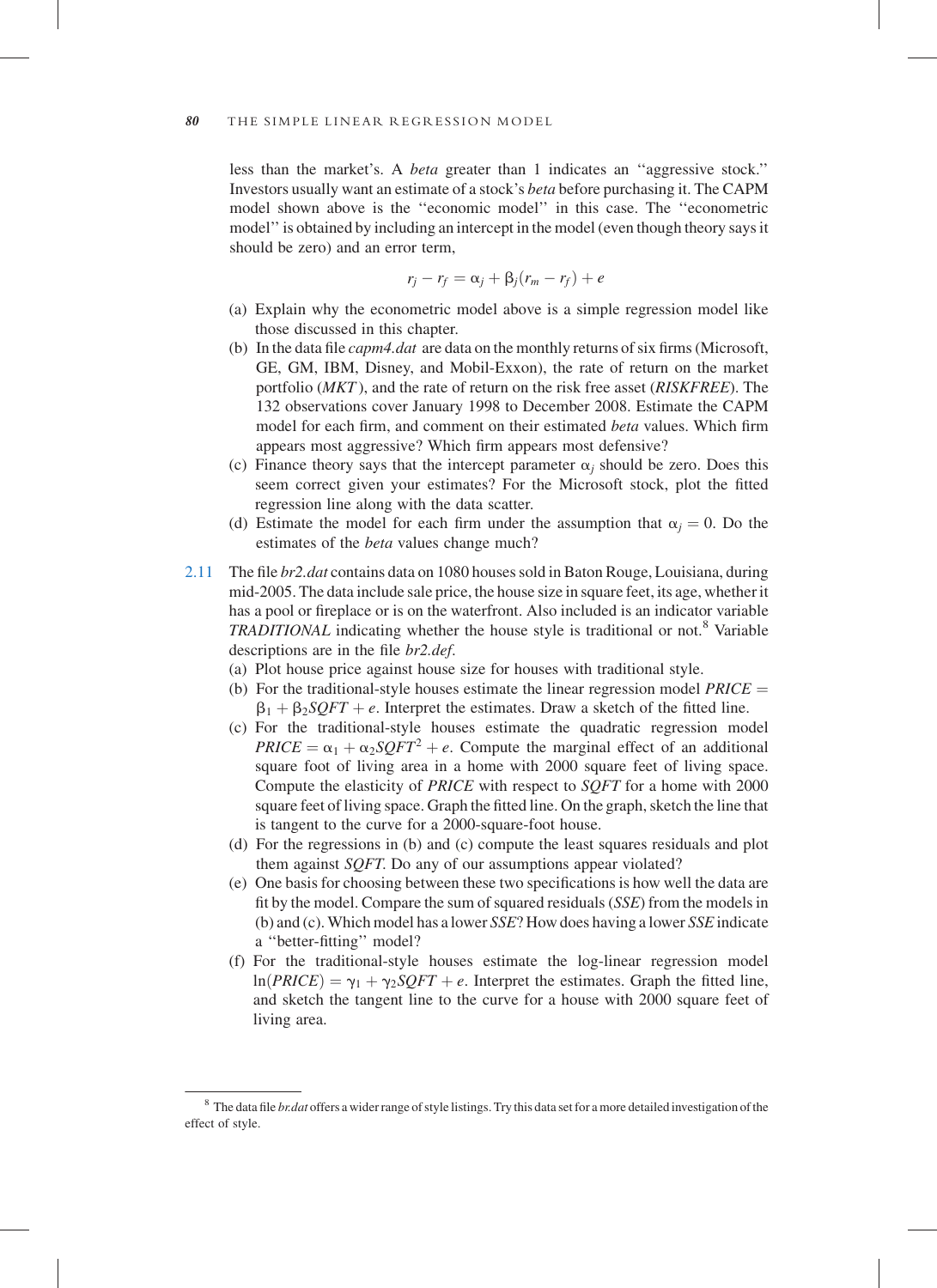- (g) How would you compute the sum of squared residuals for the model in (f ) to make it comparable to those from the models in (b) and (c)? Compare this sum of squared residuals to the SSE from the linear and quadratic specifications. Which model seems to fit the data best?
- $2.12^*$  The file *stockton4.dat* contains data on  $1500^9$  houses sold in Stockton, CA during 1996–1998. Variable descriptions are in the file stockton4.def.
	- (a) Plot house selling price against house living area for all houses in the sample.
	- (b) Estimate the regression model  $SPRICE = \beta_1 + \beta_2 LIVAREA + e$  for all the houses in the sample. Interpret the estimates. Draw a sketch of the fitted line.
	- (c) Estimate the quadratic model  $SPRICE = \alpha_1 + \alpha_2 LIVAREA^2 + e$  for all the houses in the sample. What is the marginal effect of an additional 100 square feet of living area for a home with 1500 square feet of living area?
	- (d) In the same graph, plot the fitted lines from the linear and quadratic models. Which seems to fit the data better? Compare the sum of squared residuals (SSE) for the two models. Which is smaller?
	- (e) Estimate the regression model in (c) using only houses that are on large lots. Repeat the estimation for houses that are not on large lots. Interpret the estimates. How do the estimates compare?
	- (f) Plot house selling price against AGE. Estimate the linear model  $SPRICE =$  $\delta_1 + \delta_2 AGE + e$ . Interpret the estimated coefficients. Repeat this exercise using the log-linear model  $ln(SPRICE) = \theta_1 + \theta_2AGE + e$ . Based on the plots and visual fit of the estimated regression lines, which of these two models would you prefer? Explain.
	- (g) Estimate a linear regression  $SPRICE = \eta_1 + \eta_2 LGELOT + e$  with dependent variable SPRICE and independent variable the indicator LGELOT which identifies houses on larger lots. Interpret these results.
- 2.13 A longitudinal experiment was conducted in Tennessee beginning in 1985 and ending in 1989. A single cohort of students was followed from kindergarten through third grade. In the experiment children were randomly assigned within schools into three types of classes: small classes with 13–17 students, regular-sized classes with 22–25 students, and regular-sized classes with a full-time teacher aide to assist the teacher. Student scores on achievement tests were recorded as well as some information about the students, teachers, and schools. Data for the kindergarten classes are contained in the data file star.dat.
	- (a) Using children who are in either a regular-sized class or a small class, estimate the regression model explaining students' combined aptitude scores as a function of class size,  $TOTALSCORE<sub>i</sub> = \beta_1 + \beta_2 SMALL<sub>i</sub> + e<sub>i</sub>$ . Interpret the estimates. Based on this regression result, what do you conclude about the effect of class size on learning?
	- (b) Repeat part (a) using dependent variables READSCORE and MATHSCORE. Do you observe any differences?
	- (c) Using children who are in either a regular-sized class or a regular-sized class with a teacher aide, estimate the regression model explaining student's combined aptitude scores as a function of the presence of a teacher aide, TOTALSCORE =  $\gamma_1 + \gamma_2 A IDE + e$ . Interpret the estimates. Based on this

 $9$  The data set stockton3.dat has 2,610 observations on these same variables.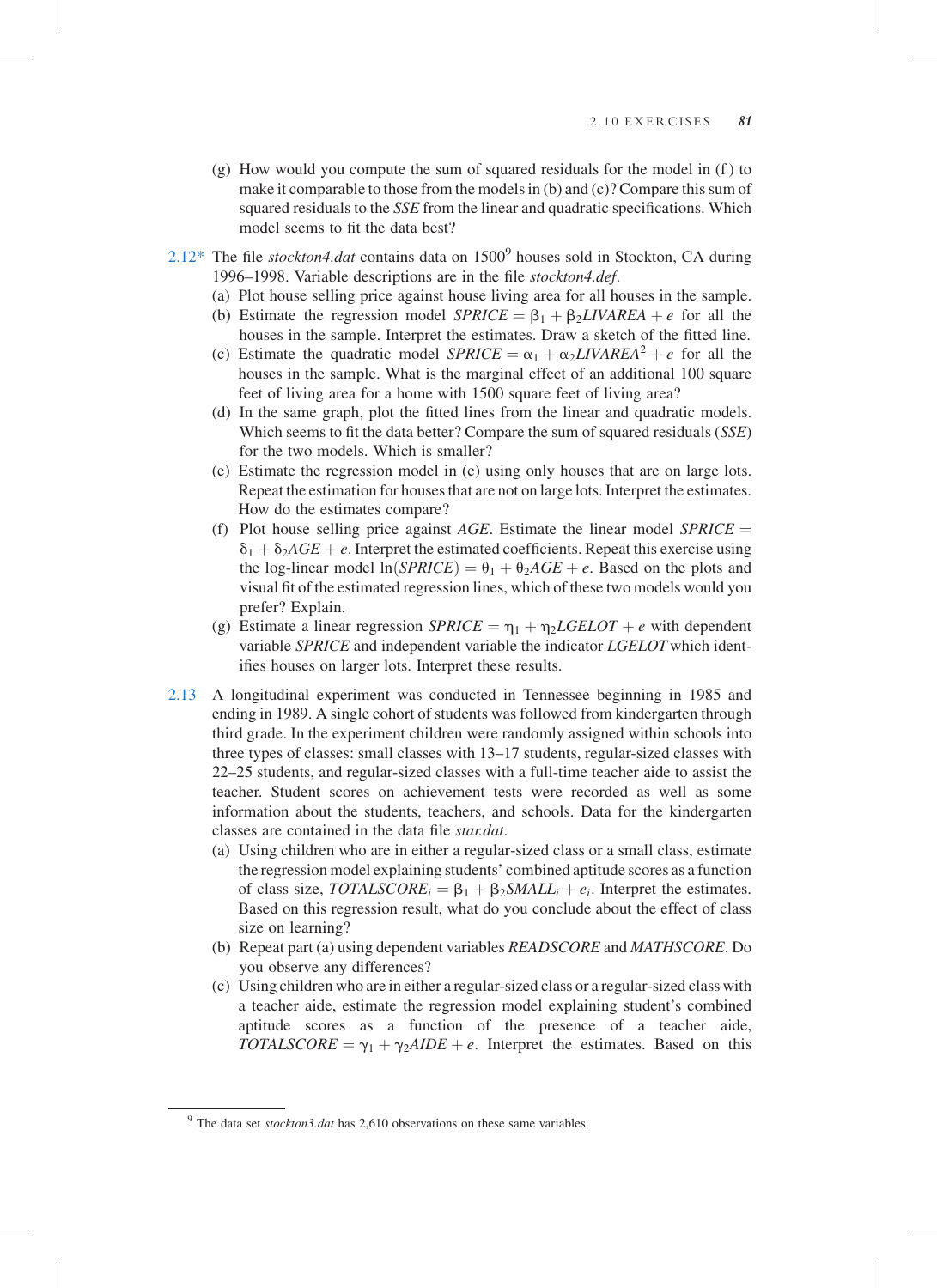#### 82 THE SIMPLE LINEAR REGRESSION MODEL

regression result, what do you conclude about the effect on learning of adding a teacher aide to the classroom?

- (d) Repeat part (c) using dependent variables READSCORE and MATHSCORE. Do you observe any differences?
- 2.14\* Professor Ray C. Fair has for a number of years built and updated models that explain and predict the U.S. presidential elections. Visit his website at [http://fairmodel.econ](http://fairmodel.econ.yale.edu/vote2004/index2.htm) [.yale.edu/vote2004/index2.htm.](http://fairmodel.econ.yale.edu/vote2004/index2.htm) See in particular his paper entitled ''AVote Equation for the 2004 Election.'' The basic premise of the model is that the incumbent party's share of the two-party [Democratic and Republican] popular vote [incumbent means the party in power at the time of the election] is affected by a number of factors relating to the economy, and variables relating to the politics, such as how long the incumbent party has been in power, and whether the President is running for re-election. Fair's data, 33 observations for the election years from 1880 to 2008, are in the file *fair4.dat*. The dependent variable is  $VOTE$  = percentage share of the popular vote won by the incumbent party. Consider the explanatory variable  $GROWTH =$  growth rate in real per capita GDP in the first three quarters of the election year (annual rate). One would think that if the economy is doing well, and growth is high, the party in power would have a better chance of winning the election.
	- (a) Using the data for 1916–2008, plot a scatter diagram of VOTE against GROWTH. Does there appear to be positive association?
	- (b) Estimate the regression  $VOTE = \beta_1 + \beta_2 GROWTH + e$  by least squares using the data from 1916 to 2008. Report and discuss the estimation result. Sketch, by hand, the fitted line on the data scatter from (a).
	- (c) Fit the regression in (b) using the data from 1916 to 2004. Predict the VOTE share for the incumbent party based on the actual 2008 value for GROWTH. How does the predicted vote for 2008 compare to the actual result?
	- (d) Economywide inflation may spell doom for the incumbent party in an election. The variable INFLATION is the growth in prices over the first 15 quarters of an administration. Using the data from 1916 to 2008, plot VOTE against INFLATION. Using the same sample, report and discuss the estimation results for the model  $VOTE = \alpha_1 + \alpha_2 INFLATION + e$ .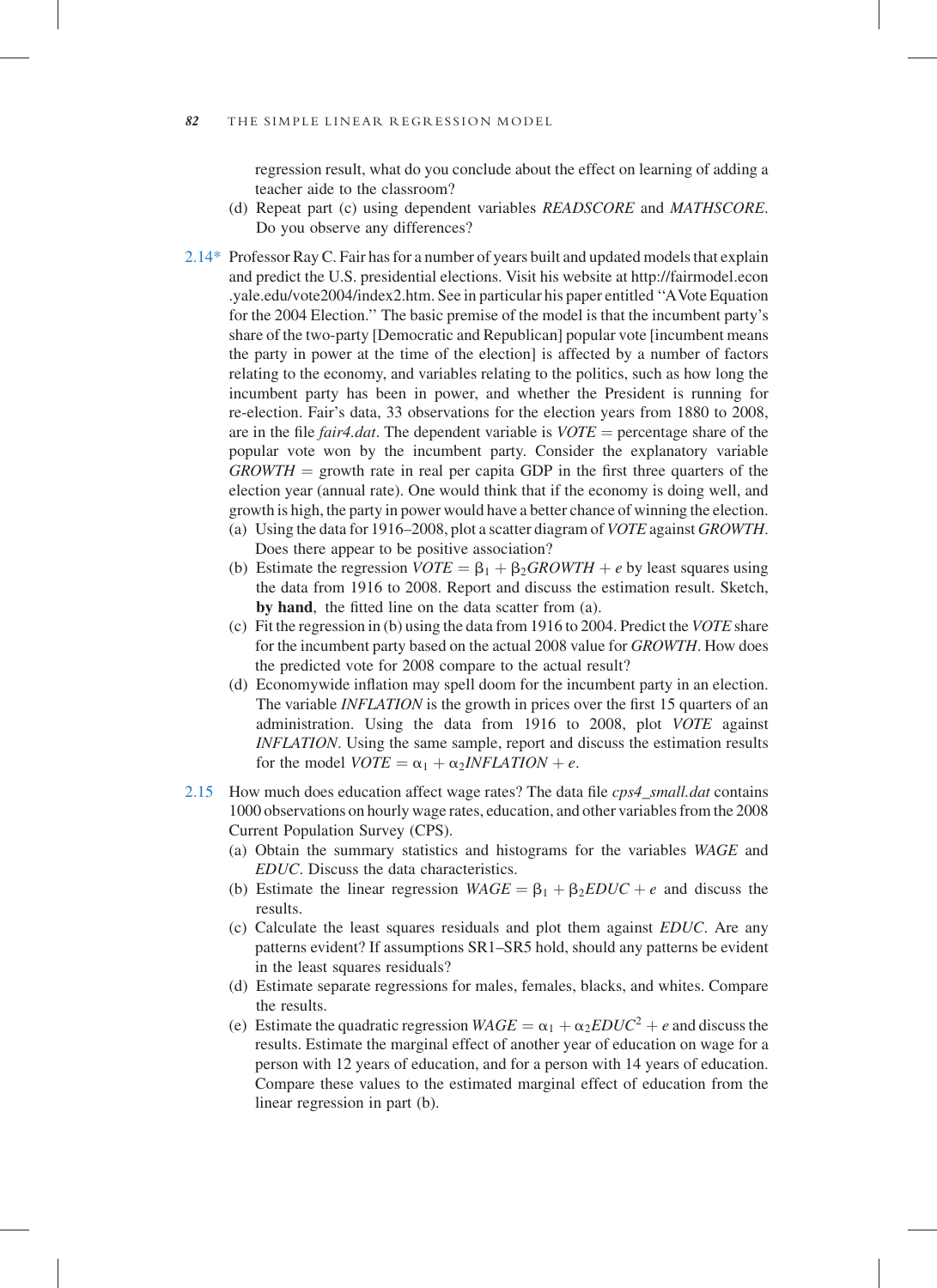## 3.7.1 PROBLEMS

- 3.1 Using the regression output for the food expenditure model shown in Figure 2.9: (a) Construct a 95% interval estimate for  $\beta_1$  and interpret.
	- (b) Test the null hypothesis that  $\beta_1$  is zero against the alternative that it is not at the 5% level of significance without using the reported p-value. What is your conclusion?
	- (c) Draw a sketch showing the p-value 0.0622 shown in Figure 2.9, the critical value from the t-distribution used in (b), and how the p-value could have been used to answer (b).
	- (d) Test the null hypothesis that  $\beta_1$  is zero against the alternative that it is positive at the 5% level of significance. Draw a sketch of the rejection region and compute the p-value. What is your conclusion?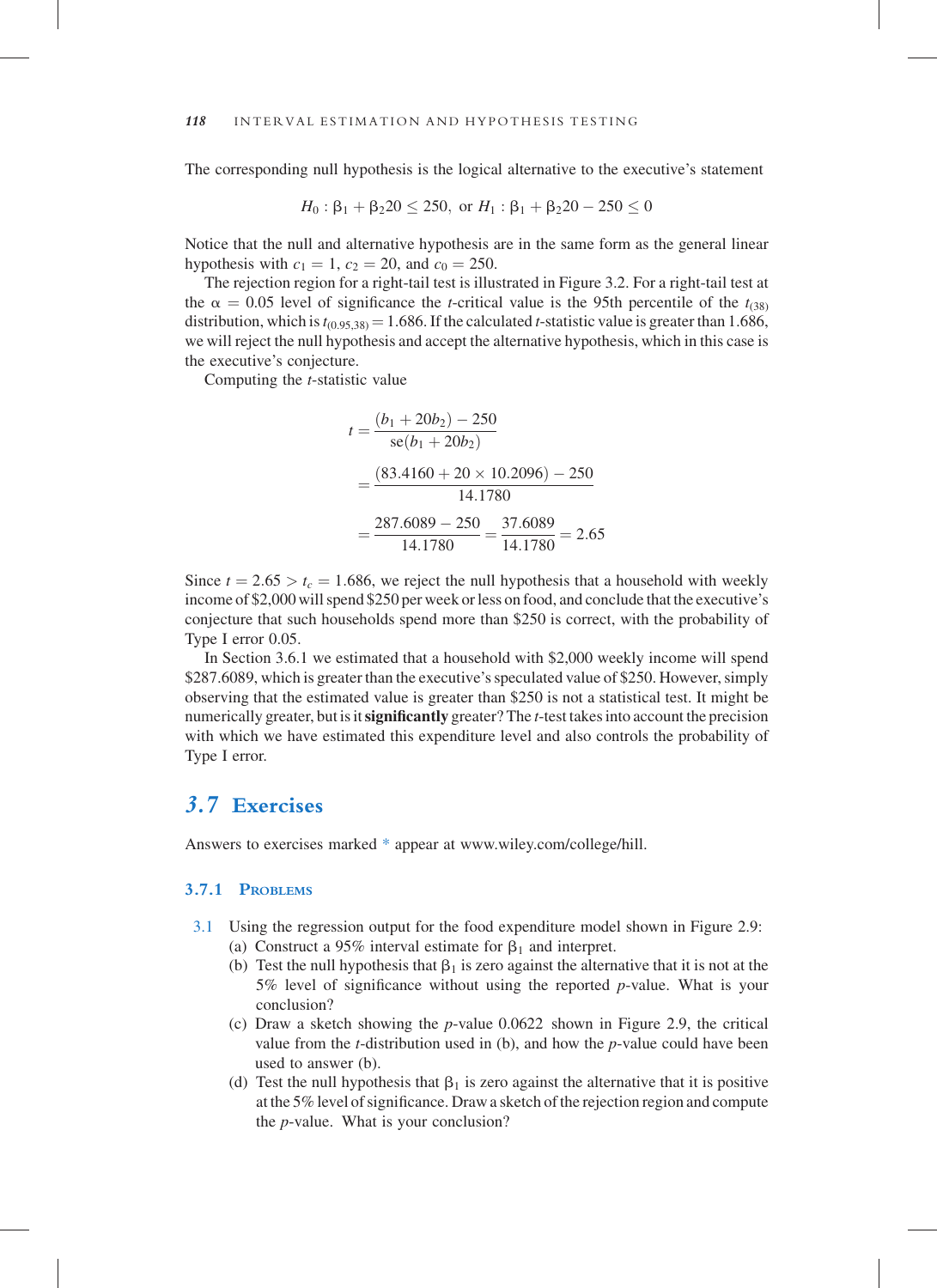- (e) Explain the differences and similarities between the ''level of significance'' and the ''level of confidence.''
- (f) The results in (d) show that we are 95% confident that  $\beta_1$  is positive. True, or false? If false, explain.
- 3.2 The general manager of an engineering firm wants to know whether a technical artist's experience influences the quality of his or her work. A random sample of 24 artists is selected and their years of work experience and quality rating (as assessed by their supervisors) recorded. Work experience (EXPER) is measured in years and quality rating (*RATING*) takes a value of 1 through 7, with  $7 =$  excellent and  $1 =$ poor. The simple regression model  $RATING = B_1 + B_2EXPER + e$  is proposed. The least squares estimates of the model, and the standard errors of the estimates, are

$$
RATING = 3.204 + 0.076 EXPER
$$
  
(se) (0.709) (0.044)

- (a) Sketch the estimated regression function. Interpret the coefficient of EXPER.
- RATING = 3.204 + 0.076 EXPER<br>
(se) (0.709) (0.044)<br>
(a) Sketch the estimated regression function. Interpret the coefficient of EXPER.<br>
(b) Construct a 95% confidence interval for  $\beta_2$ , the slope of the relationship betw quality rating and experience. In what are you 95% confident?
- (c) Test the null hypothesis that  $\beta_2$  is zero against the alternative that it is not using a two-tail test and the  $\alpha = 0.05$  level of significance. What do you conclude?
- (d) Test the null hypothesis that  $\beta_2$  is zero against the one-tail alternative that it is positive at the  $\alpha = 0.05$  level of significance. What do you conclude?
- (e) For the test in part (c), the p-value is 0.0982. If we choose the probability of a Type I error to be  $\alpha = 0.05$ , do we reject the null hypothesis, or not, just based on an inspection of the p-value? Show, in a diagram, how this p-value is computed.
- 3.3\* In an estimated simple regression model, based on 24 observations, the estimated slope parameter is 0.310 and the estimated standard error is 0.082.
	- (a) Test the hypothesis that the slope is zero against the alternative that it is not, at the 1% level of significance.
	- (b) Test the hypothesis that the slope is zero against the alternative that it is positive at the 1% level of significance.
	- (c) Test the hypothesis that the slope is zero against the alternative that it is negative at the 5% level of significance. Draw a sketch showing the rejection region.
	- (d) Test the hypothesis that the estimated slope is 0.5, against the alternative that it is not, at the 5% level of significance.
	- (e) Obtain a 99% interval estimate of the slope.
	- 3.4 Consider a simple regression in which the dependent variable  $MIM$  = mean income of males who are 18 years of age or older, in thousands of dollars. The explanatory variable  $PMHS$  = percent of males 18 or older who are high school graduates. The data consist of 51 observations on the 50 states plus the District of Columbia. Thus MIM and PMHS are ''state averages.'' The estimated regression, along with standard errors and t-statistics, is

$$
MIM = (a) + 0.180PMHS
$$
  
(se) (2.174) (b)  
(t) (1.257) (5.754)

(a) What is the estimated equation intercept? Show your calculation. Sketch the estimated regression function.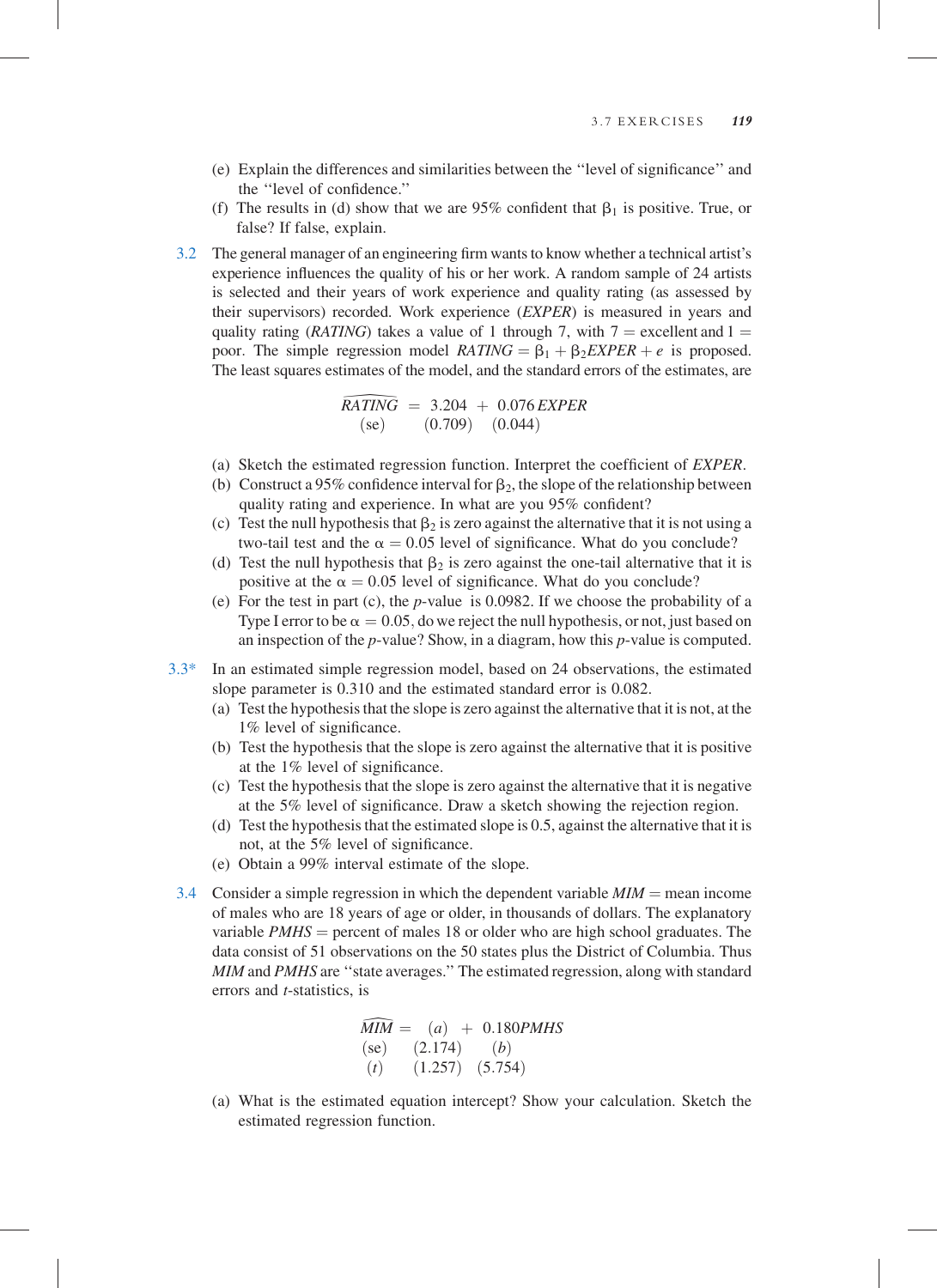- (b) What is the standard error of the estimated slope? Show your calculation.
- (c) What is the p-value for the two-tail test of the hypothesis that the equation intercept is zero? Draw a sketch to illustrate.
- (d) State the economic interpretation of the estimated slope. Is the sign of the coefficient what you would expect from economic theory?
- (e) Construct a 99% confidence interval estimate of the slope of this relationship.
- (f) Test the hypothesis that the slope of the relationship is 0.2 against the alternative that it is not. State in words the meaning of the null hypothesis in the context of this problem.

### 3.7.2 COMPUTER EXERCISES

- 3.5 A life insurance company wishes to examine the relationship between the amount of life insurance held by a family and family income. From a random sample of 20 households, the company collected the data in the file insur.dat. The data are in units of thousands of dollars.
	- (a) Estimate the linear regression with dependent variable INSURANCE and independent variable INCOME. Write down the fitted model and draw a sketch of the fitted function. Identify the estimated slope and intercept on the sketch. Locate the point of the means on the plot.
	- (b) Discuss the relationship you estimated in (a). In particular,
		- (i) What is your estimate of the resulting change in the amount of life insurance when income increases by \$1,000?
		- (ii) What is the standard error of the estimate in (i), and how do you use this standard error for interval estimation and hypothesis testing?
	- (c) One member of the management board claims that for every \$1,000 increase in income, the amount of life insurance held will go up by \$5,000. Choose an alternative hypothesis and explain your choice. Does your estimated relationship support this claim? Use a 5% significance level.
	- (d) Test the hypothesis that as income increases the amount of life insurance increases by the same amount. That is, test the hypothesis that the slope of the relationship is one.
	- (e) Write a short report (200 –250 words) summarizing your findings about the relationship between income and the amount of life insurance held.
- 3.6\* In Exercise 2.9 we considered a motel that had discovered that a defective product was used during construction. It took seven months to correct the defects, during which approximately 14 rooms in the 100-unit motel were taken out of service for one month at a time. The data are in motel.dat.
	- (a) In the linear regression model *MOTEL\_PCT* =  $\beta_1 + \beta_2COMP\_PCT + e$ , test the null hypothesis  $H_0 : \beta_2 \leq 0$  against the alternative hypothesis  $H_0 : \beta_2 > 0$  at the  $\alpha = 0.01$  level of significance. Discuss your conclusion. Include in your answer a sketch of the rejection region and a calculation of the p-value.
	- (b) Consider a linear regression with  $y = MOTEL\_PCT$  and  $x = RELPRICE$ , which is the ratio of the price per room charged by the motel in question relative to its competitors. Test the null hypothesis that there is no relationship between these variables against the alternative that there is an inverse relationship between them, at the  $\alpha = 0.01$  level of significance. Discuss your conclusion. Include in your answer a sketch of the rejection region, and a calculation of the p-value. In this exercise follow and show all the test procedure steps suggested in Chapter 3.4.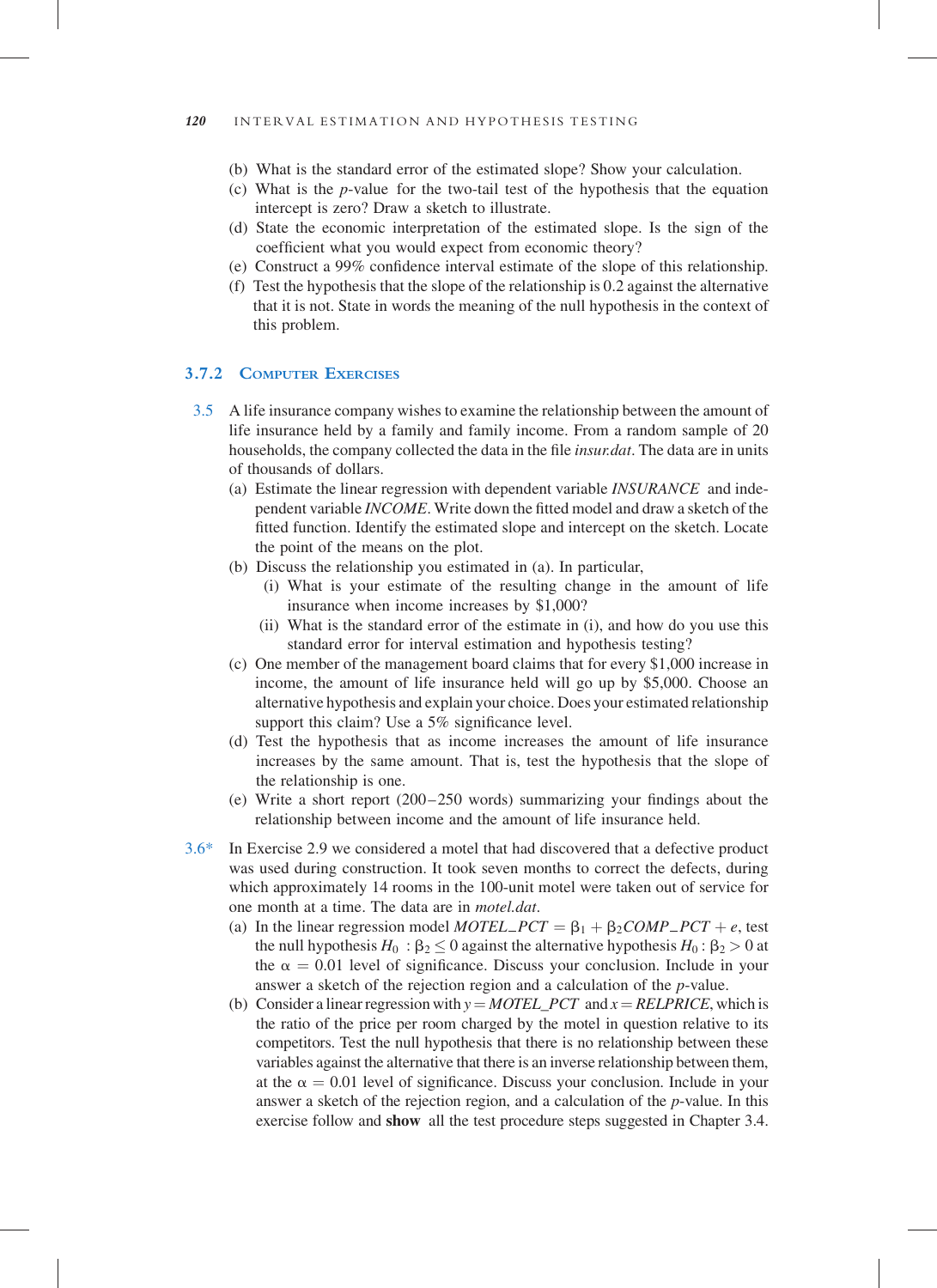- (c) Consider the linear regression MOTEL\_PCT =  $\delta_1 + \delta_2 REPAIR + e$ , where REPAIR is an indicator variable taking the value 1 during the repair period and 0 otherwise. Test the null hypothesis  $H_0$ :  $\delta_2 > 0$  against the alternative hypothesis  $H_1$ :  $\delta_2$  < 0 at the  $\alpha$  = 0.05 level of significance. Explain the logic behind stating the null and alternative hypotheses in this way. Discuss your conclusions.
- (d) Using the model given in part (c), construct a 95% interval estimate for the parameter  $\delta_2$  and give its interpretation. Have we estimated the effect of the repairs on motel occupancy relatively precisely, or not? Explain.
- (e) Consider the linear regression model with  $y = MOTEL\_PCT-COMP\_PCT$  and  $x = REPAIR$ , that is  $(MOTEL\_PCT - COMP\_PCT) = \gamma_1 + \gamma_2 REPAIR + e$ . Test the null hypothesis that  $\gamma_2 = 0$  against the alternative that  $\gamma_2 < 0$  at the  $\alpha =$ 0.01 level of significance. Discuss the meaning of the test outcome.
- (f) Using the model in part (e), construct and discuss the 95% interval estimate of  $\gamma_2$ .
- 3.7 Consider the capital asset pricing model (CAPM) in Exercise 2.10. Use the data in capm4.dat to answer each of the following:
	- (a) Test at the 5% level of significance the hypothesis that each stock's ''beta'' value is 1 against the alternative that it is not equal to 1. What is the economic interpretation of a beta equal to 1?
	- (b) Test at the 5% level of significance the null hypothesis that Mobil-Exxon's "beta" value is greater than or equal to 1 against the alternative that it is less than 1. What is the economic interpretation of a beta less than 1?
	- (c) Test at the 5% level of significance the null hypothesis that Microsoft's ''beta'' value is less than or equal to 1 against the alternative that it is greater than 1. What is the economic interpretation of a beta more than 1?
	- (d) Construct a 95% interval estimate of Microsoft's ''beta.'' Assume that you are a stockbroker. Explain this result to an investor who has come to you for advice.
	- (e) Test (at a 5% significance level) the hypothesis that the intercept term in the CAPM model for each stock is zero, against the alternative that it is not. What do you conclude?
- 3.8 The file br2.dat contains data on 1080 houses sold in Baton Rouge, Louisiana during mid-2005. The data include sale price and the house size in square feet. Also included is an indicator variable TRADITIONAL indicating whether the house style is traditional or not.
	- (a) For the traditional-style houses estimate the linear regression model  $PRICE = \beta_1 + \beta_2 SQFT + e$ . Test the null hypothesis that the slope is zero against the alternative that it is positive, using the  $\alpha = 0.01$  level of significance. Follow and show all the test steps described in Chapter 3.4.
	- (b) Using the linear model in (a), test the null hypothesis  $(H_0)$  that the expected price of a house of 2000 square feet is equal to, or less than, \$120,000. What is the appropriate alternative hypothesis? Use the  $\alpha = 0.01$  level of significance. Obtain the p-value of the test and show its value on a sketch. What is your conclusion?
	- (c) Based on the estimated results from part (a), construct a 95% interval estimate of the expected price of a house of 2000 square feet.
	- (d) For the traditional-style houses, estimate the quadratic regression model  $PRICE = \alpha_1 + \alpha_2 SOFT^2 + e$ . Test the null hypothesis that the marginal effect of an additional square foot of living area in a home with 2000 square feet of living space is \$75 against the alternative that the effect is less than \$75. Use the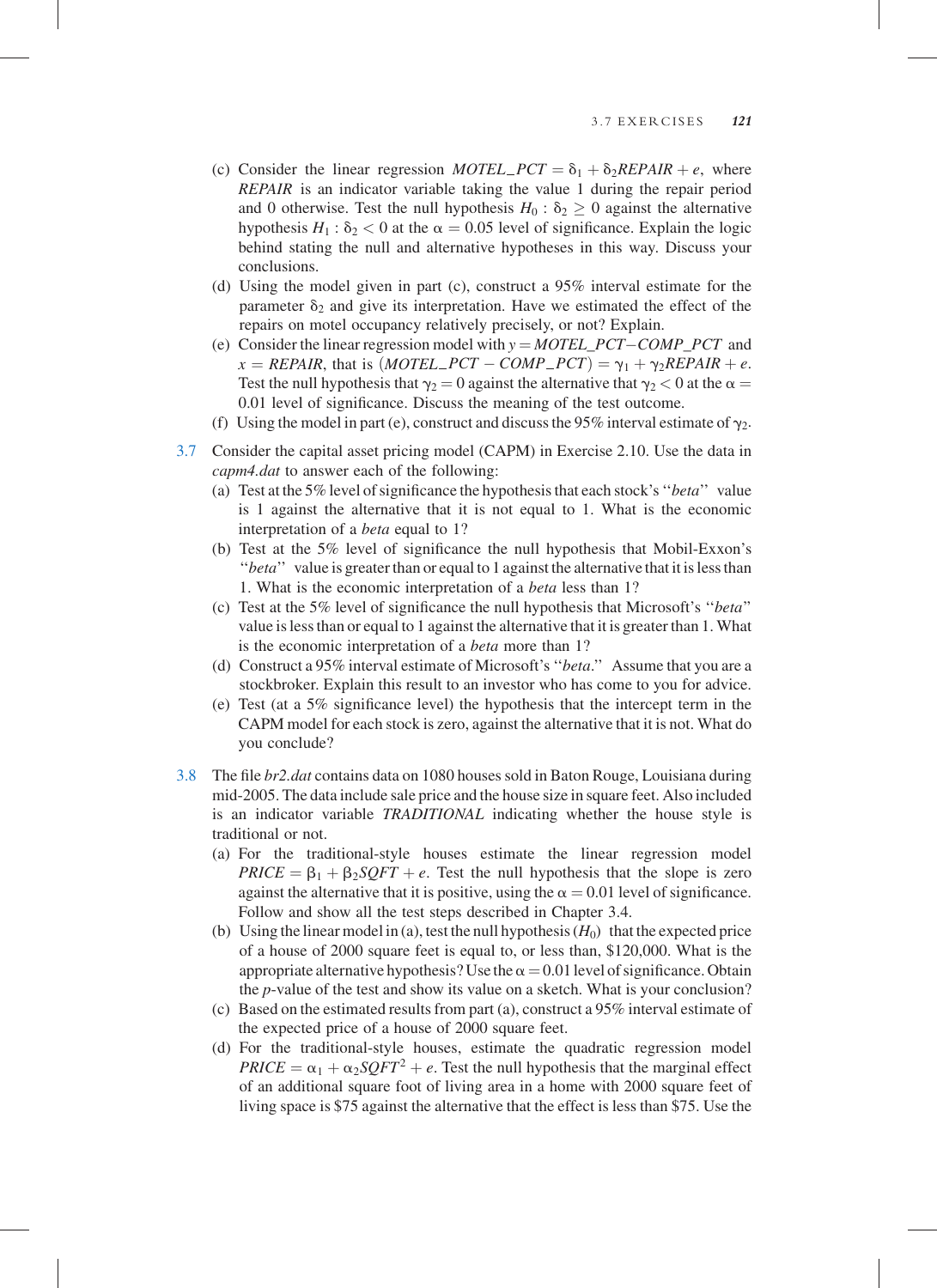$\alpha = 0.01$  level of significance. Repeat the same test for a home of 4000 square feet of living space. Discuss your conclusions.

- (e) For the traditional-style houses, estimate the log-linear regression model  $ln(PRICE) = \gamma_1 + \gamma_2 SQFT + e$ . Test the null hypothesis that the marginal effect of an additional square foot of living area in a home with 2000 square feet of living space is \$75 against the alternative that the effect is less than \$75. Use the  $\alpha = 0.01$  level of significance. Repeat the same test for a home of 4000 square feet of living space. Discuss your conclusions.
- $3.9*$  Reconsider the presidential voting data (*fair4.dat*) introduced in Exercise 2.14. Use the data from 1916 to 2008 for this exercise.
	- (a) Using the regression model  $VOTE = \beta_1 + \beta_2 GROWTH + e$ , test (at a 5%) significance level) the null hypothesis that economic growth has no effect on the percentage vote earned by the incumbent party. Select an alternative hypothesis and a rejection region. Explain your choice.
	- (b) Using the regression model in part (a), construct a 95% interval estimate for  $\beta_2$ , and interpret.
	- (c) Using the regression model  $VOTE = \beta_1 + \beta_2 INFLATION + e$ , test the null hypothesis that inflation has no effect on the percentage vote earned by the incumbent party. Select an alternative hypothesis, a rejection region, and a significance level. Explain your choice.
	- (d) Using the regression model in part (c), construct a 95% interval estimate for  $\beta_2$ , and interpret.
	- (e) Test the null hypothesis that if  $INFLATION = 0$  the expected vote in favor of the incumbent party is 50%, or more. Select the appropriate alternative. Carry out the test at the 5% level of significance. Discuss your conclusion.
	- (f) Construct a 95% interval estimate of the expected vote in favor of the incumbent party if *INFLATION* =  $2\%$ . Discuss the interpretation of this interval estimate.
- 3.10 Reconsider Exercise 2.13, which was based on the experiment with small classes for primary school students conducted in Tennessee beginning in 1985. Data for the kindergarten classes is contained in the data file star.dat.
	- (a) Using children who are in either a regular-sized class or a small class, estimate the regression model explaining students' combined aptitude scores as a function of class size,  $TOTALSCORE =  $\beta_1 + \beta_2 SMALL + e$ . Test the null hypothesis$ that  $\beta_2$  is zero, or negative, against the alternative that this coefficient is positive. Use the 5% level of significance. Compute the  $p$ -value of this test, and show its value in a sketch. Discuss the social importance of this finding.
	- (b) For the model in part (a), construct a 95% interval estimate of  $\beta_2$  and discuss.
	- (c) Repeat part (a) using dependent variables READSCORE and MATHSCORE. Do you observe any differences?
	- (d) Using children who are in either a regular-sized class or a regular-sized class with a teacher aide, estimate the regression model explaining students' combined aptitude scores as a function of the presence or absence of a teacher aide, TOTALSCORE =  $\gamma_1 + \gamma_2 A IDE + e$ . Test the null hypothesis that  $\gamma_2$  is zero or negative against the alternative that this coefficient is positive. Use the 5% level of significance. Discuss the importance of this finding.
	- (e) For the model in part (d), construct a 95% interval estimate of  $\gamma_2$  and discuss.
	- (f) Repeat part (d) using dependent variables READSCORE and MATHSCORE. Do you observe any differences?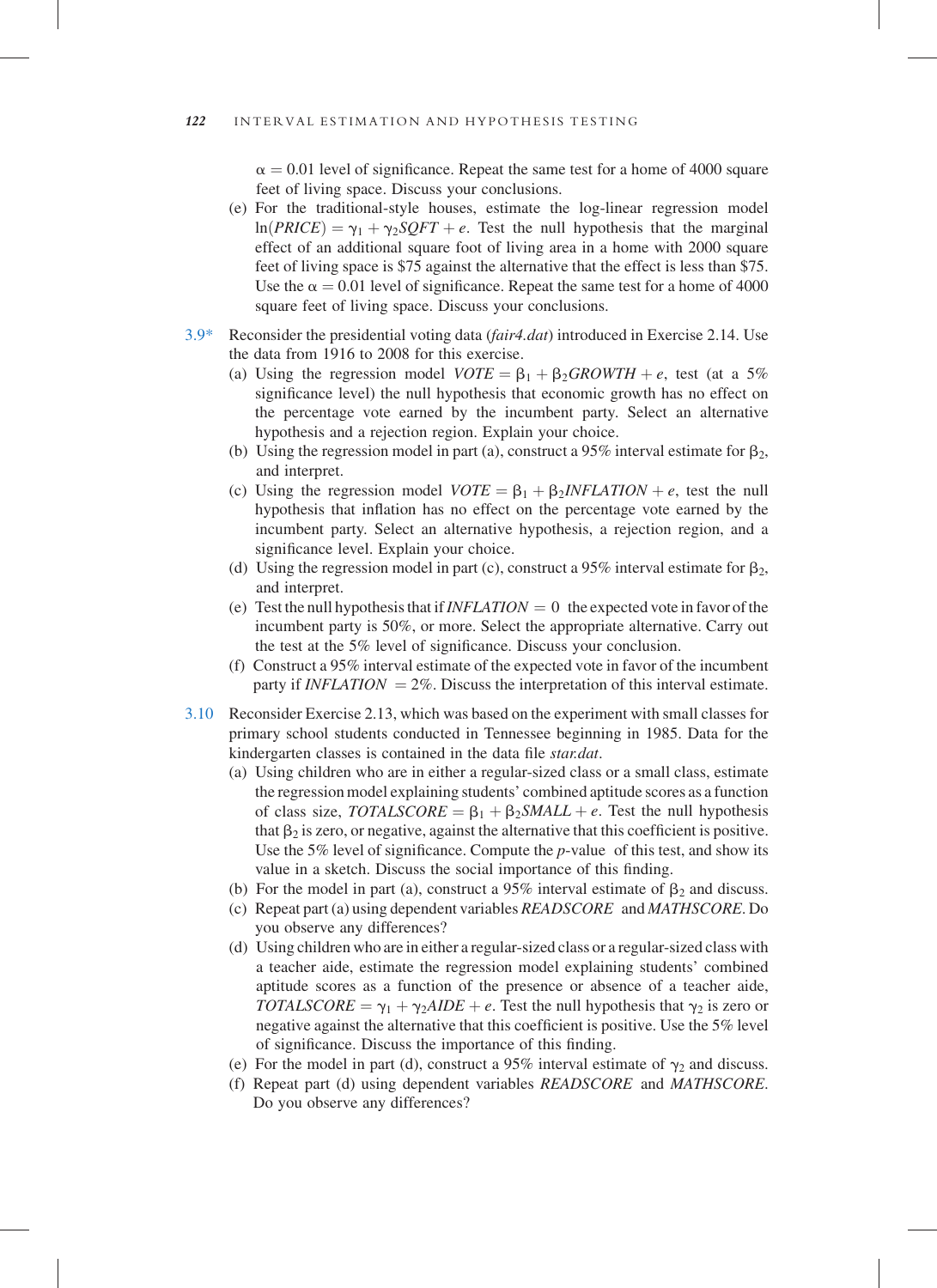- 3.11 How much does experience affect wage rates? The data file  $cps4$  small.dat contains 1000 observations on hourly wage rates, experience and other variables from the 2008 Current Population Survey (CPS).
	- (a) Estimate the linear regression  $WAGE = \beta_1 + \beta_2 EXPER + e$  and discuss the results. Using your software plot a scatter diagram with WAGE on the vertical axis and EXPER on the horizontal axis. Sketch in by hand, or using your software, the fitted regression line.
	- (b) Test the statistical significance of the estimated slope of the relationship at the 5% level. Use a one-tail test.
	- (c) Repeat part (a) for the sub-samples consisting of (i) females, (ii) males, (iii) blacks, and (iv) white males. What differences, if any, do you notice?
	- (d) For each of the estimated regression models in (a) and (c), calculate the least squares residuals and plot them against EXPER. Are any patterns evident?
- 3.12 Is the relationship between experience and wages constant over one's lifetime? To investigate we will fit a quadratic model using the data file  $cps4$  small.dat, which contains 1,000 observations on hourly wage rates, experience and other variables from the 2008 Current Population Survey (CPS).
	- (a) Create a new variable called  $EXPER30 = EXPER 30$ . Construct a scatter diagram with WAGE on the vertical axis and EXPER30 on the horizontal axis. Are any patterns evident?
	- (b) Estimate by least squares the quadratic model  $WAGE = \gamma_1 + \gamma_2 (EXPER30)^2 + e$ . Are the coefficient estimates statistically significant? Test the null hypothesis that  $\gamma_2 \geq 0$  against the alternative that  $\gamma_2 < 0$  at the  $\alpha = 0.05$  level of significance. What conclusion do you draw?
	- (c) Using the estimation in part (b), compute the estimated marginal effect of experience upon wage for a person with 10 years' experience, 30 years' experience, and 50 years' experience. Are these slopes significantly different from zero at the  $\alpha = 0.05$  level of significance?
	- (d) Construct 95% interval estimates of each of the slopes in part (c). How precisely are we estimating these values?
	- (e) Using the estimation result from part (b) create the fitted values  $\widehat{WAGE} = \hat{\gamma}_1 + \hat{\gamma}_2 (EXPER30)^2$ , where the  $\land$  denotes least squares estimates.<br>Plot these fitted values and  $WAGE$  on the vertical axis of the same graph against  $EXPER30$  on the horizontal axis. Are the estimates in part (c) Plot these fitted values and WAGE on the vertical axis of the same graph against  $EXPER30$  on the horizontal axis. Are the estimates in part (c) consistent with the graph?
	- (f) Estimate the linear regression  $WAGE = \beta_1 + \beta_2 EXPER30 + e$  and the linear regression  $WAGE = \alpha_1 + \alpha_2 EXPER + e$ . What differences do you observe between these regressions and why do they occur? What is the estimated marginal effect of experience on wage from these regressions? Based on your work in parts  $(b)$  – (d), is the assumption of constant slope in this model a good one? Explain.
	- (g) Use the larger data  $\cos 4. \text{dat}$  (4838 observations) to repeat parts (b), (c), and (d). How much has the larger sample improved the precision of the interval estimates in part (d)?
- 3.13\* Is the relationship between experience and ln(wages) constant over one's lifetime? To investigate we will fit a log-linear model using the data file  $cps4\_small.dat$ , which contains 1000 observations on hourly wage rates, experience and other variables from the 2008 Current Population Survey (CPS).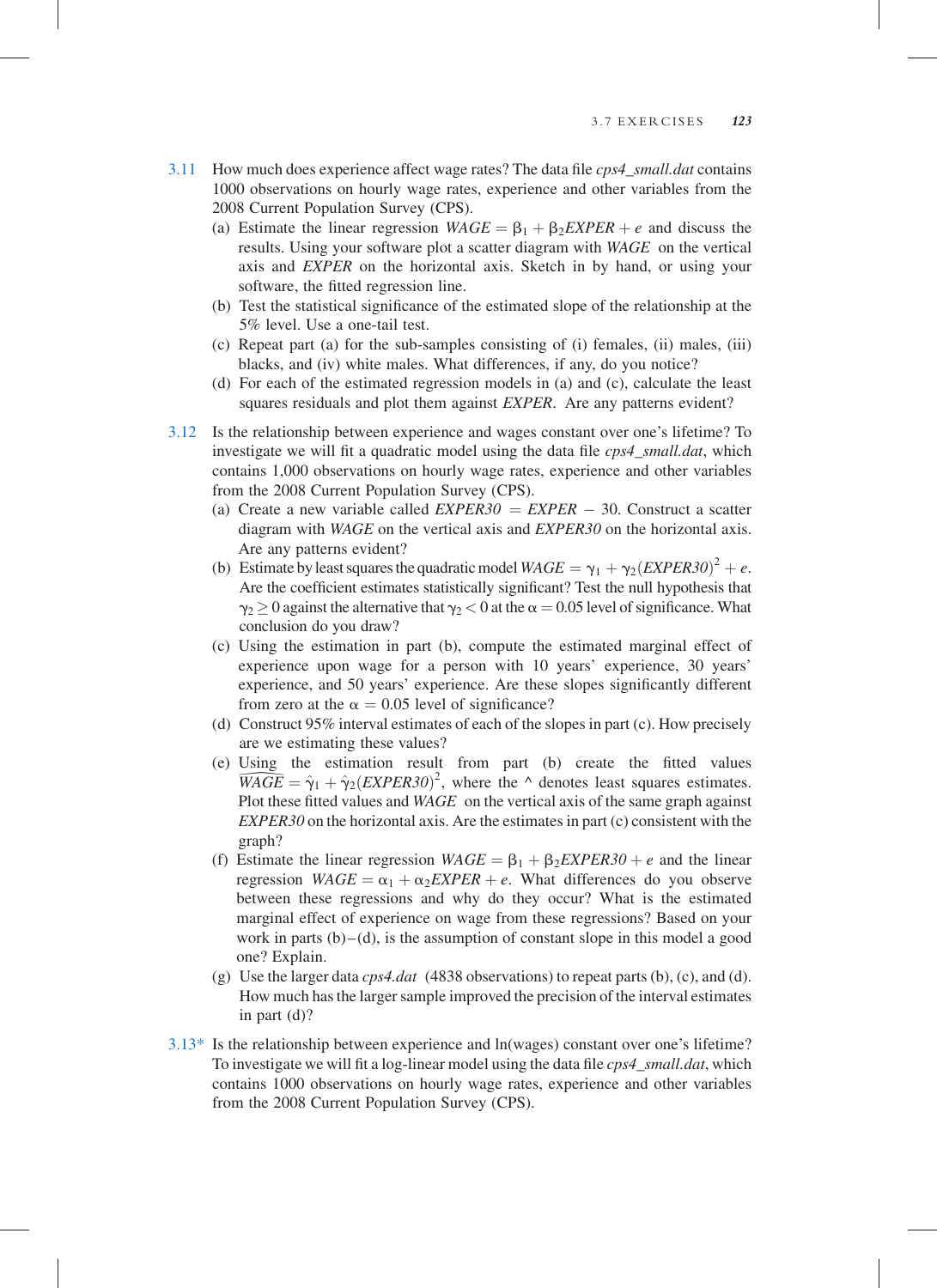- (a) Create a new variable called  $EXPER30 = EXPER 30$ . Construct a scatter diagram with ln(WAGE) on the vertical axis and EXPER30 on the horizontal axis. Are any patterns evident?
- (b) Estimate by least squares the quadratic model  $ln(WAGE) = \gamma_1 +$  $\gamma_2(EXPER30)^2 + e$ . Are the coefficient estimates statistically significant? Test the null hypothesis that  $\gamma_2 \geq 0$  against the alternative that  $\gamma_2 < 0$  at the  $\alpha = 0.05$  level of significance. What conclusion do you draw?
- (c) Using the estimation in part (b), compute the estimated marginal effect of experience upon wage for a person with 10 years of experience, 30 years of experience, and 50 years of experience. [Hint: If  $ln(y) = a + bx^2$  then  $y = \exp(a + bx^2)$ , and  $dy/dx = \exp(a + bx^2) \times 2bx = 2bxy$
- (d) Using the estimation result from part (b) create the fitted values  $\widetilde{WAGE} = \exp \left( \hat{\gamma}_1 + \hat{\gamma}_2 (EXPER30)^2 \right)$ , where the  $\wedge$  denotes least squares estimates. Plot these fitted values and  $W\!\!AGE$  on the vertical axis of the same graph against *EXPER30* on the horizontal axis. Are the estimates in part (c) consistent with the graph?
- 3.14 Data on the weekly sales of a major brand of canned tuna by a supermarket chain in a large midwestern U.S. city during a mid-1990s calendar year are contained in the file tuna.dat. There are 52 observations on the variables. The variable  $SALI =$  unit sales of brand no. 1 canned tuna,  $APRI =$  price per can of brand no. 1 canned tuna,  $APR2$ ,  $APR3$  = price per can of brands nos. 2 and 3 of canned tuna.
	- (a) Create the relative price variables  $RPRICE2 = APR1/APR2$  and  $RPRICE3 =$ APR1/APR3. What do you anticipate the relationship between sales (SAL1) and the relative price variables to be? Explain your reasoning.
	- (b) Estimate the log-linear model  $ln(SALI) = \beta_1 + \beta_2 RPRICE2 + e$ . Interpret the estimate of  $\beta_2$ . Construct and interpret a 95% interval estimate of the parameter.
	- (c) Test the null hypothesis that the slope of the relationship in (b) is zero. Create the alternative hypothesis based on your answer to part (a). Use the 1% level of significance and draw a sketch of the rejection region. Is your result consistent with economic theory?
	- (d) Estimate the log-linear model  $ln(SALI) = \gamma_1 + \gamma_2 RPRICE3 + e$ . Interpret the estimate of  $\gamma_2$ . Construct and interpret a 95% interval estimate of the parameter.
	- (e) Test the null hypothesis that the slope of this relationship is zero. Create the alternative hypothesis based on your answer to part (a). Use the 1% level of significance and draw a sketch of the rejection region. Is your result consistent with economic theory?
- 3.15 What is the relationship between crime and punishment? This important question has been examined by Cornwell and Trumbull<sup>2</sup> using a panel of data from North Carolina. The cross sections are 90 counties, and the data are annual for the years 1981–1987. The data are in the file crime.dat.
	- (a) Using the data from 1987, estimate the log-linear regression relating the log of the crime rate to the probability of an arrest,  $LCRMRTE = \beta_1 + \beta_2 PRBAR + e$ . The probability of arrest is measured as the ratio of arrests to offenses. If we increase the probability of arrest by 10%, what will be the effect on the crime rate? What is a 95% interval estimate of this quantity?

<sup>&</sup>lt;sup>2</sup> "Estimating the Economic Model of Crime with Panel Data," Review of Economics and Statistics, 76, 1994, 360–366. The data were kindly provided by the authors.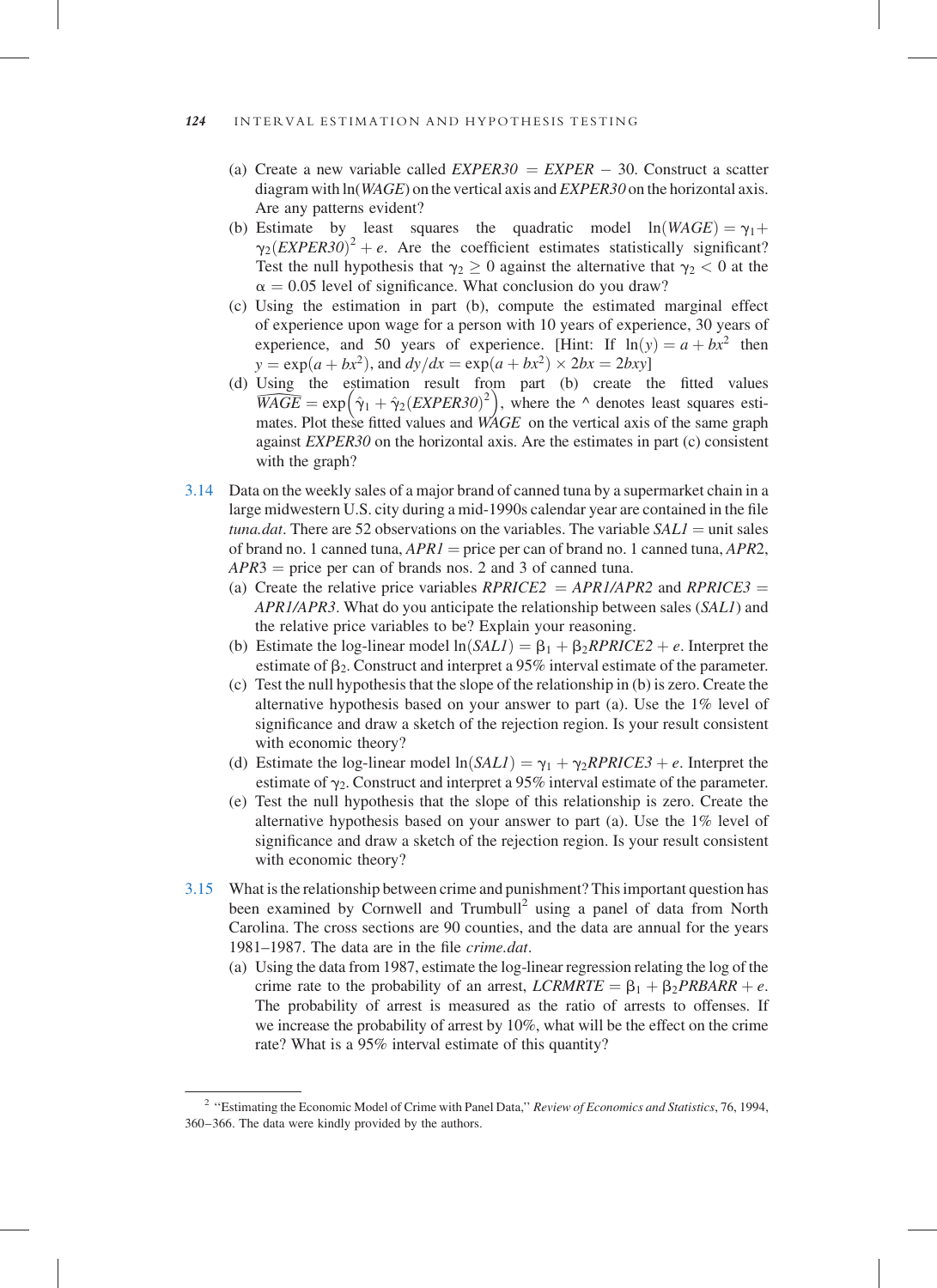#### APPENDIX 3A DERIVATION OF THE  $t$ -DISTRIBUTION 125

- (b) Test the null hypothesis that there is no relationship between the crime rate and the probability of arrest against the alternative that there is an inverse relationship. Use the 1% level of significance.
- (c) Repeat parts (a) and (b) using the probability of conviction (PRBCONV) as the explanatory variable. The probability of conviction is measured as the ratio of convictions to arrests.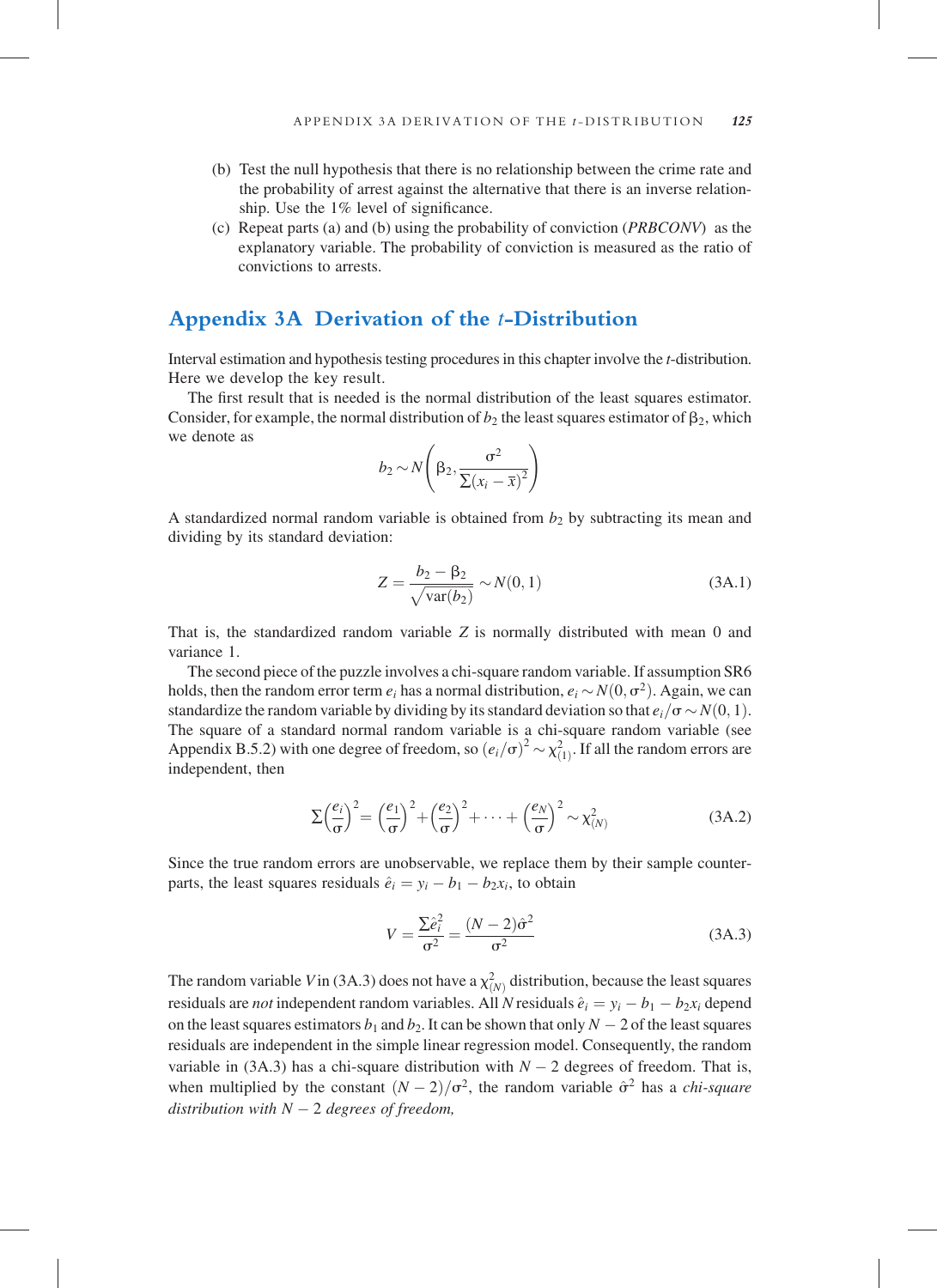#### 4.7.1 PROBLEMS

- 4.1\* (a) Supposing that a simple regression has quantities  $\sum (y_i \overline{y})^2 = 631.63$  and  $\sum \hat{e}_i^2 = 182.85$ , find  $R^2$ .
	- (b) Suppose that a simple regression has quantities  $N = 20$ ,  $\Sigma y_i^2 = 5930.94$ ,  $\bar{v} = 16.035$ , and  $SSR = 666.72$ , find  $R^2$ .
	- (c) Suppose that a simple regression has quantities  $R^2 = 0.7911$ ,  $SST = 552.36$ , and  $N = 20$ , find  $\hat{\sigma}^2$ .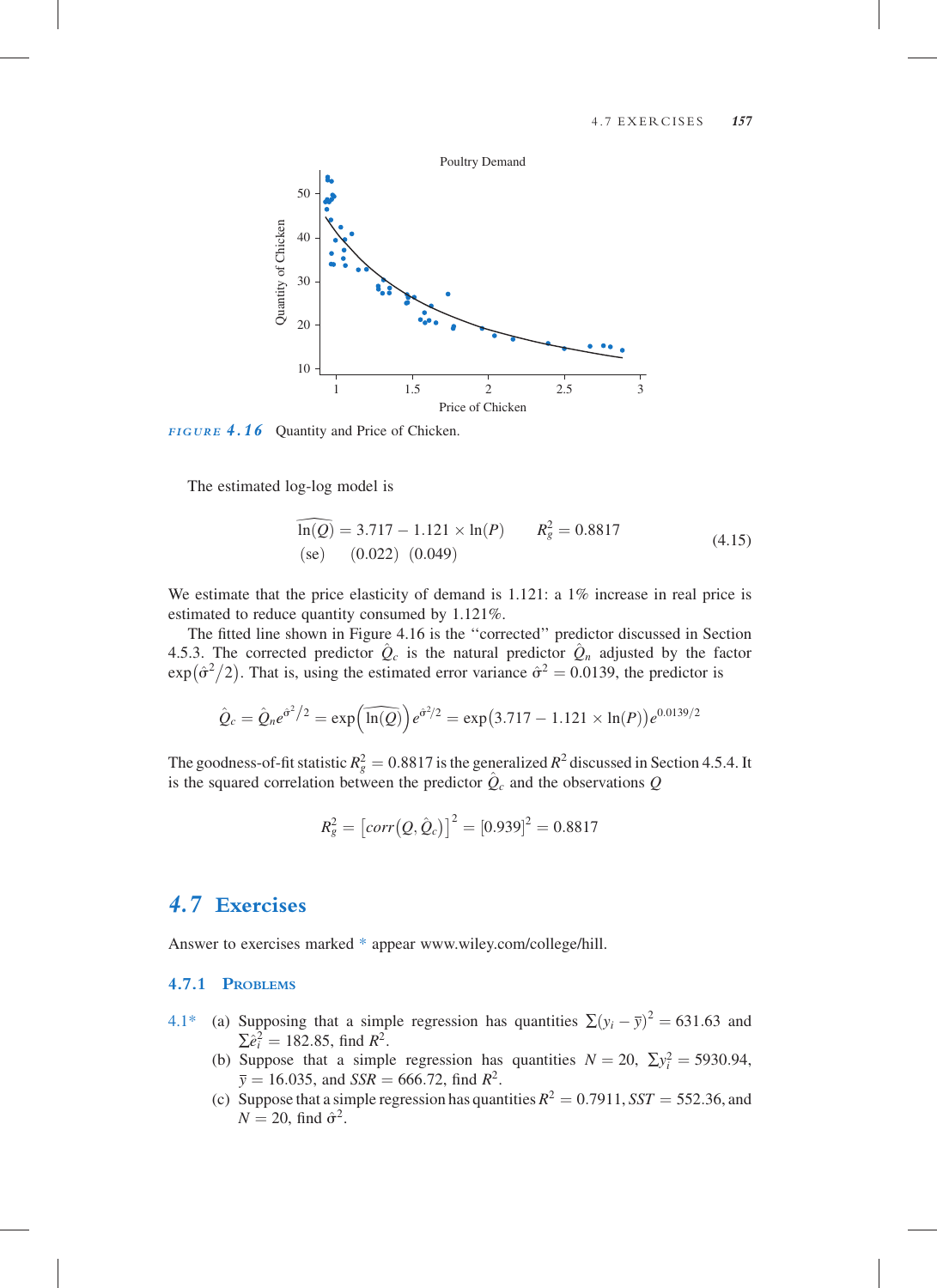4.2\* Consider the following estimated regression equation (standard errors in parentheses):

$$
\hat{y} = 5.83 + 0.869x \quad R^2 = 0.756
$$
  
(se) (1.23) (0.117)

Rewrite the estimated equation that would result if

- (a) All values of  $x$  were divided by 20 before estimation
- (b) All values of y were divided by 50 before estimation
- (c) All values of y and x were divided by 20 before estimation
- 4.3 Using the data in Exercise 2.1 and only a calculator (show your work) compute
	- (a) The predicted value of y for  $x_0 = 4$
	- (b) The se $(f)$  corresponding to part (a)
	- (c) A 95% prediction interval for y given  $x_0 = 4$
	- (d) A 95% prediction interval for y given  $x = \overline{x}$ . Compare the width of this interval to the one computed in part (c)
- 4.4 The general manager of an engineering firm wants to know whether a technical artist's experience influences the quality of his or her work. A random sample of 50 artists is selected and their years of work experience and quality rating (as assessed by their supervisors) recorded. Work experience (EXPER) is measured in years and quality rating ( $RATING$ ) takes a value in the interval one to four, with  $4 = \text{very good}$ and  $1 = \text{very poor}$ . Two models are estimated by least squares. The estimates and standard errors are

Model 1 :

 $\widehat{RATING} = 3.4464 - 0.001459(\text{EXPER} - 35)^2$   $N = 50$ <br>
(se) (0.0375) (0.0000786)<br>
Model 2:<br>  $\widehat{RATING} = 1.4276 + 0.5343 \ln(\text{EXPER})$   $N = 49$  $(se)$  (0.0375) (0.0000786)

Model  $2 \cdot$ 

 $(se)$  (0.1333)  $(0.0433)$ 

- RATING = 1.4276 + 0.5343 ln $(EXPER)$   $N = 49$ <br>
(se) (0.1333) (0.0433)<br>
(a) For each model, sketch the estimated regression function for  $EXPER = 10$  to 40<br>
vears years.
- (b) Using each model, predict the rating of a worker with 10 years' experience.
- (c) Using each model, find the marginal effect of another year of experience on the expected worker rating for a worker with 10 years' experience.
- (d) Using each model, construct a 95% interval estimate for the marginal effect found in (c). Note that Model 2 has one fewer observations due to 1 worker having  $EXPER = 0$ .
- 4.5 Suppose you are estimating a simple linear regression model.
	- (a) If you multiply all the x values by 20, but not the y values, what happens to the parameter values  $\beta_1$  and  $\beta_2$ ? What happens to the least squares estimates  $b_1$  and  $b_2$ ? What happens to the variance of the error term?
	- (b) Suppose you are estimating a simple linear regression model. If you multiply all the y values by 50, but not the  $x$  values, what happens to the parameter values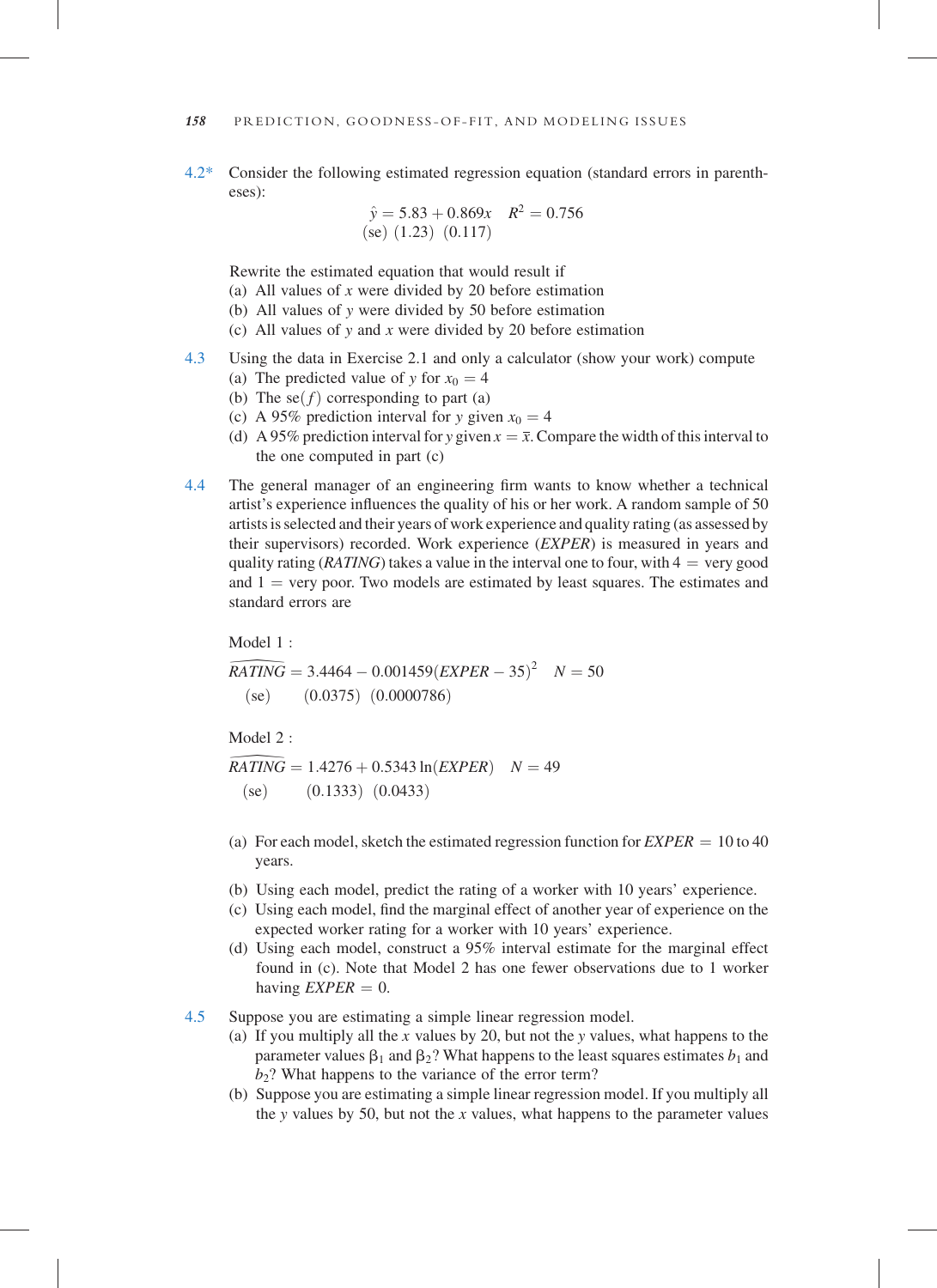$\beta_1$  and  $\beta_2$ ? What happens to the least squares estimates  $b_1$  and  $b_2$ ? What happens to the variance of the error term?

- 4.6 The fitted least squares line is  $\hat{y}_i = b_1 + b_2x_i$ .
	- (a) Algebraically, show that the fitted line passes through the point of the means,  $(\overline{x}, \overline{y})$ .
	- (b) Algebraically show that the average value of  $\hat{y}_i$  equals the sample average of y. That is, show that  $\overline{\hat{v}} = \overline{v}$ , where  $\overline{\hat{v}} = \sum \hat{v}_i/N$ .
- 4.7 In a simple linear regression model suppose we know that the intercept parameter is zero, so the model is  $y_i = \beta_2 x_i + e_i$ . The least squares estimator of  $\beta_2$  is developed in Exercise 2.4.
	- (a) What is the least squares predictor of y in this case?
	- (b) When an intercept is not present in a model,  $R^2$  is often defined to be  $R_u^2 = 1 - SSE/\sum y_i^2$ , where SSE is the usual sum of squared residuals. Compute  $R_u^2$  for the data in Exercise 2.4.
	- (c) Compare the value of  $R_u^2$  in part (b) to the generalized  $R^2 = r_{y\hat{y}}^2$ , where  $\hat{y}$  is the predictor based on the restricted model in part (a).
	- (d) Compute  $SST = \sum (y_i \overline{y})^2$  and  $SSR = \sum (\hat{y}_i \overline{y})^2$ , where  $\hat{y}$  is the predictor based on the restricted model in part (a). Does the sum of squares decomposition  $SST = SSR + SSE$  hold in this case?

### 4.7.2 COMPUTER EXERCISES

4.8 The first three columns in the file wa\_wheat.dat contain observations on wheat yield in the Western Australian shires Northampton, Chapman Valley, and Mullewa, respectively. There are 48 annual observations for the years 1950–1997. For the Chapman Valley shire, consider the three equations

$$
y_t = \beta_1 + \beta_2 t + e_t
$$
  
\n
$$
y_t = \alpha_1 + \alpha_2 \ln(t) + e_t
$$
  
\n
$$
y_t = \gamma_1 + \gamma_2 t^2 + e_t
$$

- (a) Using data from 1950–1996, estimate each of the three equations.
- (b) Taking into consideration (i) plots of the fitted equations, (ii) plots of the residuals, (iii) error normality tests, and (iv) values for  $R^2$ , which equation do you think is preferable? Explain.
- 4.9\* For each of the three functions in Exercise 4.8
	- (a) Find the predicted value and a 95% prediction interval for yield when  $t = 48$ . Is the actual value within the prediction interval?
	- (b) Find estimates of the slopes  $dy_t/dt$  at the point  $t = 48$ .
	- (c) Find estimates of the elasticities  $\left(\frac{dy_t}{dt}\right)(t/y_t)$  at the point  $t = 48$ .
	- (d) Comment on the estimates you obtained in parts (b) and (c). What is their importance?
- 4.10 The file london.dat is a cross section of 1519 households drawn from the 1980–1982 British Family Expenditure Surveys. Data have been selected to include only households with one or two children living in Greater London. Self-employed and retired households have been excluded. Variable definitions are in the file london.def. The budget share of a commodity, say food, is defined as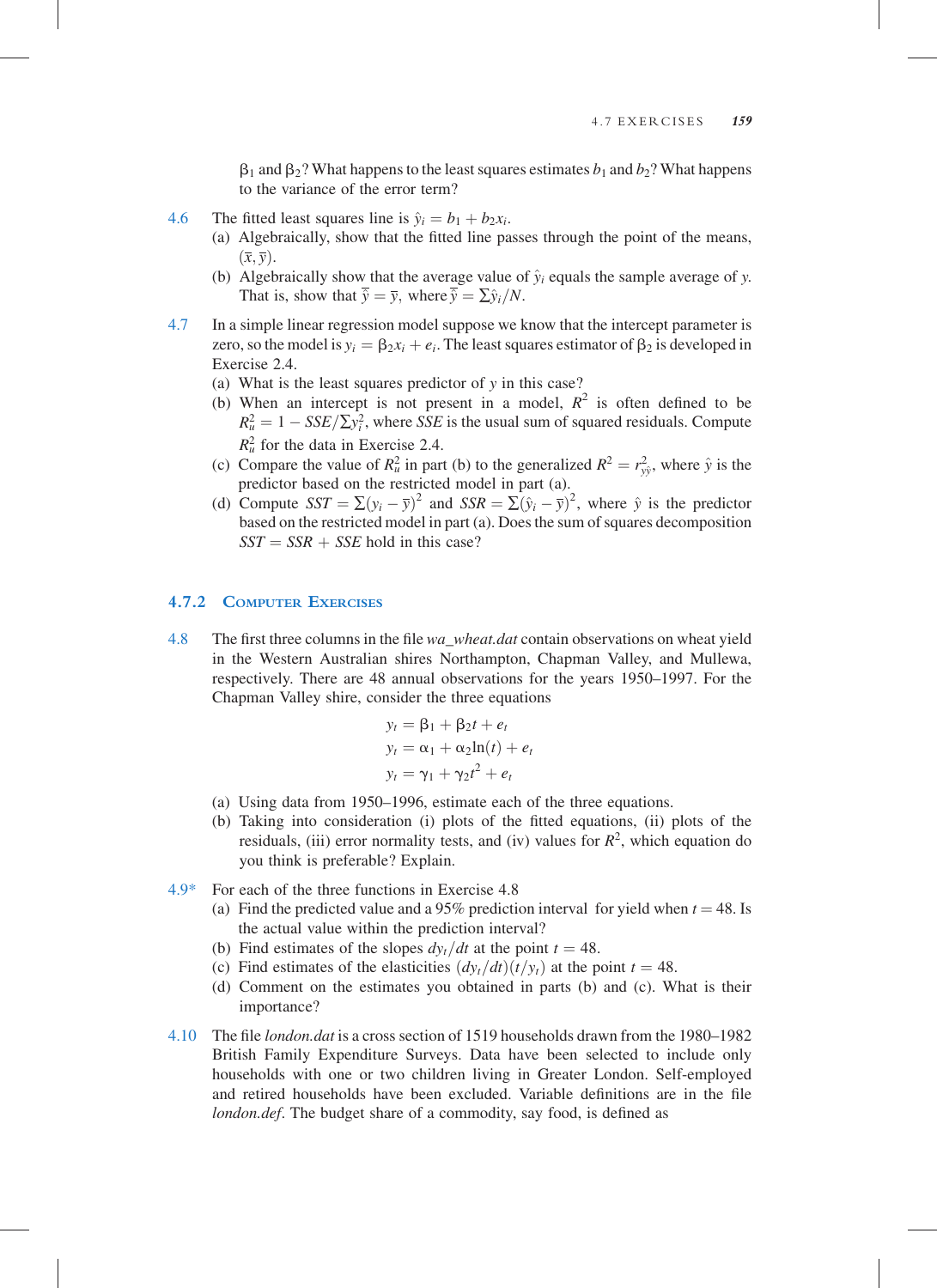$WFOOD = \frac{\text{expenditure on food}}{\text{total expenditure}}$ 

A functional form that has been popular for estimating expenditure functions for commodities is

$$
WFOOD = \beta_1 + \beta_2 \ln(TOTEXP) + e
$$

- (a) Estimate this function for households with one child and households with two children. Report and comment on the results. (You may find it more convenient to use the files *lon1.dat* and *lon2.dat* that contain the data for the one and two children households, with 594 and 925 observations, respectively.)
- (b) It can be shown that the expenditure elasticity for food is given by

$$
\varepsilon = \frac{\beta_1 + \beta_2 [\ln(TOTEXP) + 1]}{\beta_1 + \beta_2 \ln(TOTEXP)}
$$

Find estimates of this elasticity for one- and two-child households, evaluated at average total expenditure in each case. Do these estimates suggest food is a luxury or a necessity? (Hint: Are the elasticities greater than one or less than one?)

- (c) Analyze the residuals from each estimated function. Does the functional form seem appropriate? Is it reasonable to assume that the errors are normally distributed?
- (d) Using the data on households with two children,  $lon2.dat$ , estimate budget share equations for fuel (WFUEL) and transportation (WTRANS). For each equation discuss the estimate of  $\beta_2$  and carry out a two-tail test of statistical significance.
- (e) Using the regression results from part (d), compute the elasticity e for fuel and transportation first at the median of total expenditure (90), and then at the 95th percentile of total income (180). What differences do you observe? Are any differences you observe consistent with economic reasoning?
- 4.11\* Reconsider the presidential voting data (fair 4.dat) introduced in Exercises 2.14 and 3.9.
	- (a) Using the data from 1916 to 2008, estimate the regression model  $VOTE = \beta_1 + \beta_2 GROWTH + e$ . Based on these estimates, what is the predicted value of VOTE in 2008? What is the least squares residual for the 2008 election observation?
	- (b) Estimate the regression in (a) using the data from 1916–2004. Predict the value of VOTE in 2008 using the actual value of GROWTH for 2008, which was 0.22%. What is the prediction error in this forecast? Is it larger or smaller than the error computed in part (a)?
	- (c) Using the regression results from (b), construct a 95% prediction interval for the 2008 value of *VOTE* using the actual value of  $GROWTH = 0.22\%$ . Is the actual 2008 outcome within the prediction interval?
	- (d) Using the estimation results in (b), what value of GROWTH would have led to a prediction that the incumbent party [Republicans] would have won 50.1% of the vote?
- 4.12 In Chapter 4.6 we considered the demand for edible chicken, which the U.S. Department of Agriculture calls ''broilers.'' The data for this exercise are in the file newbroiler.dat.